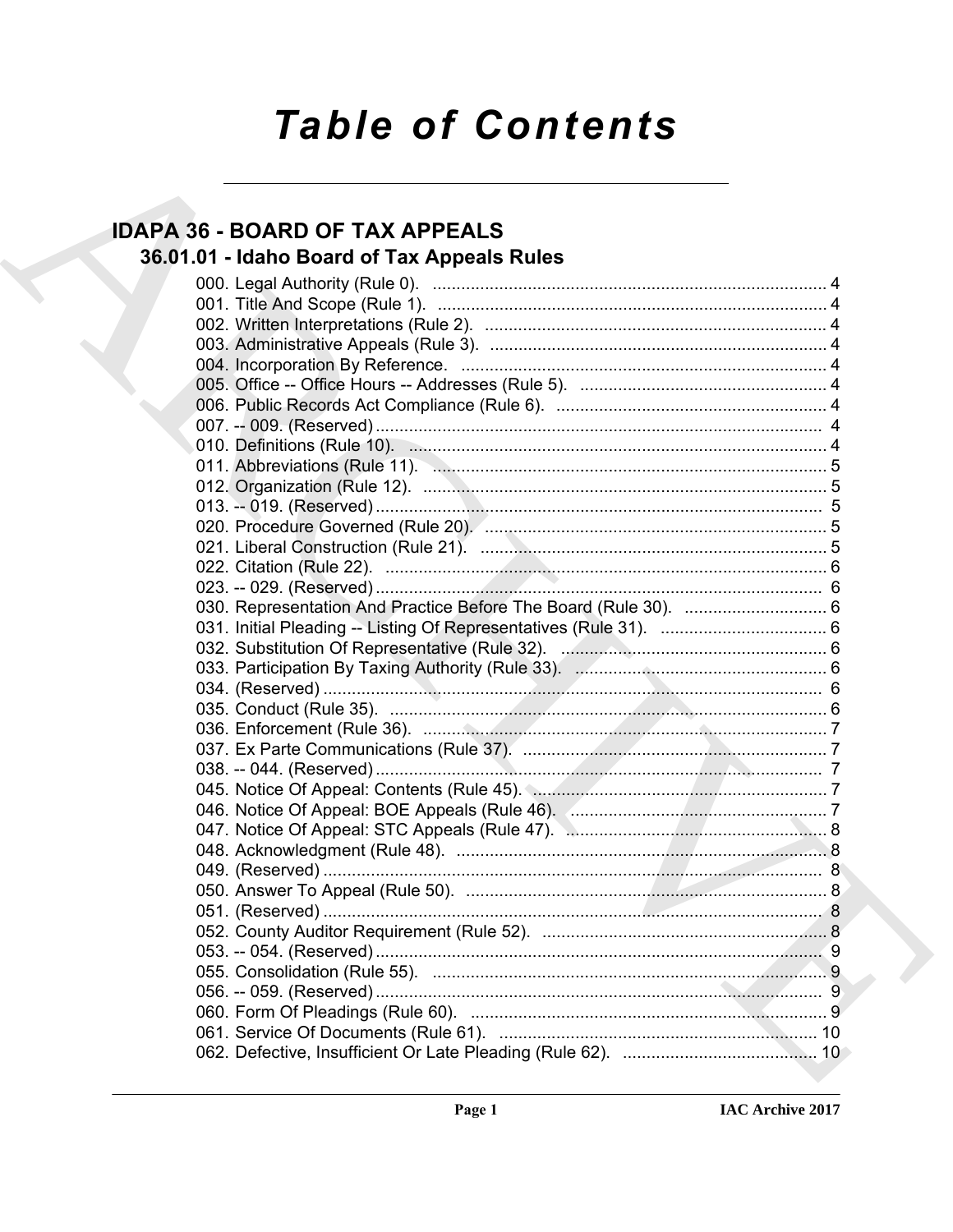## Table of Contents (cont'd)

|  | 063. Amendments To Pleadings -- Withdrawal Of Pleadings (Rule 63).  10 |  |
|--|------------------------------------------------------------------------|--|
|  |                                                                        |  |
|  |                                                                        |  |
|  |                                                                        |  |
|  |                                                                        |  |
|  |                                                                        |  |
|  |                                                                        |  |
|  |                                                                        |  |
|  |                                                                        |  |
|  |                                                                        |  |
|  |                                                                        |  |
|  |                                                                        |  |
|  |                                                                        |  |
|  |                                                                        |  |
|  | 090. Consent Agreement -- Defined -- Form And Contents (Rule 90).  14  |  |
|  |                                                                        |  |
|  |                                                                        |  |
|  |                                                                        |  |
|  |                                                                        |  |
|  |                                                                        |  |
|  |                                                                        |  |
|  |                                                                        |  |
|  |                                                                        |  |
|  |                                                                        |  |
|  |                                                                        |  |
|  |                                                                        |  |
|  |                                                                        |  |
|  |                                                                        |  |
|  |                                                                        |  |
|  |                                                                        |  |
|  |                                                                        |  |
|  |                                                                        |  |
|  |                                                                        |  |
|  |                                                                        |  |
|  |                                                                        |  |
|  |                                                                        |  |
|  |                                                                        |  |
|  |                                                                        |  |
|  |                                                                        |  |
|  |                                                                        |  |
|  |                                                                        |  |
|  |                                                                        |  |
|  |                                                                        |  |
|  |                                                                        |  |
|  |                                                                        |  |
|  |                                                                        |  |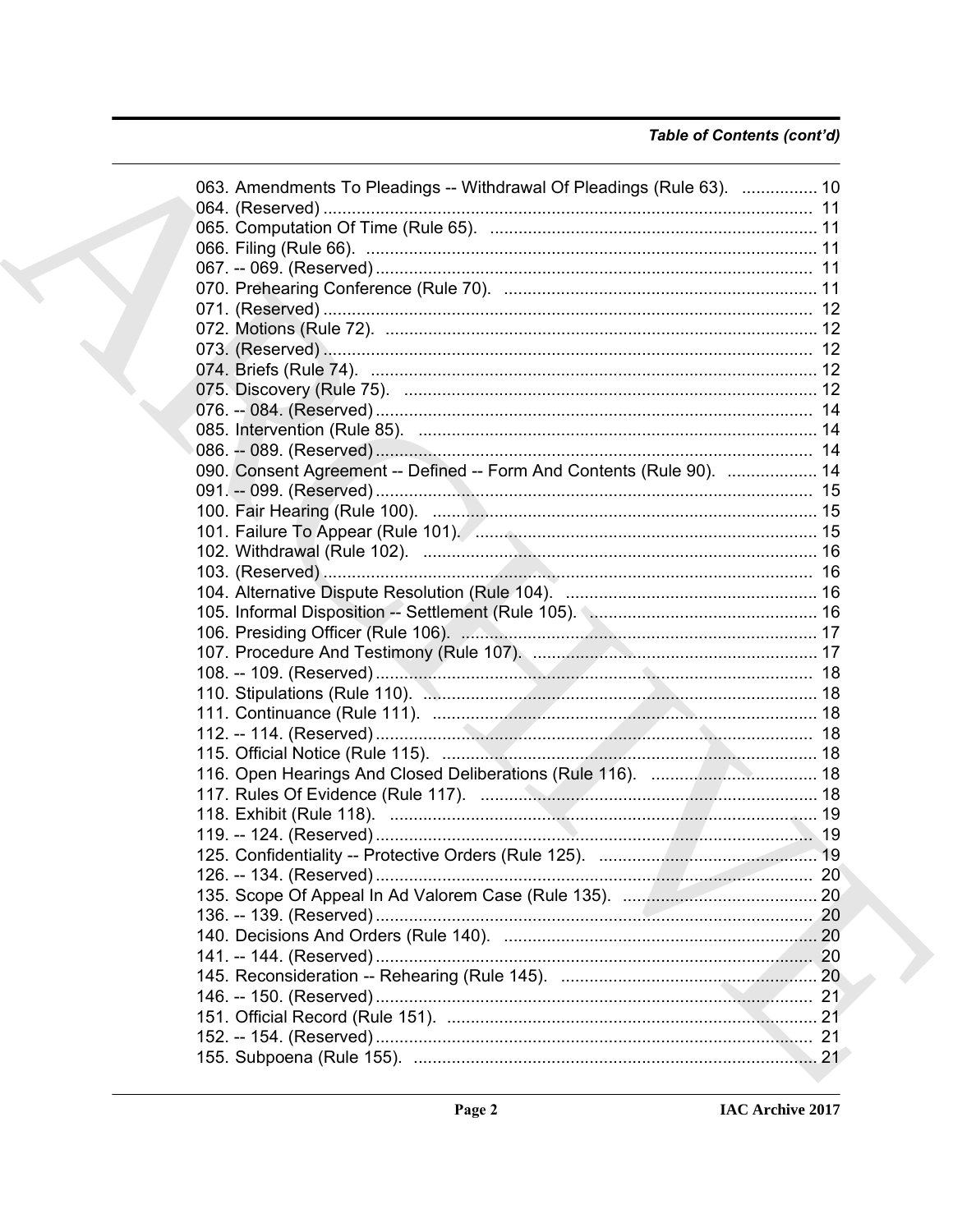## Table of Contents (cont'd)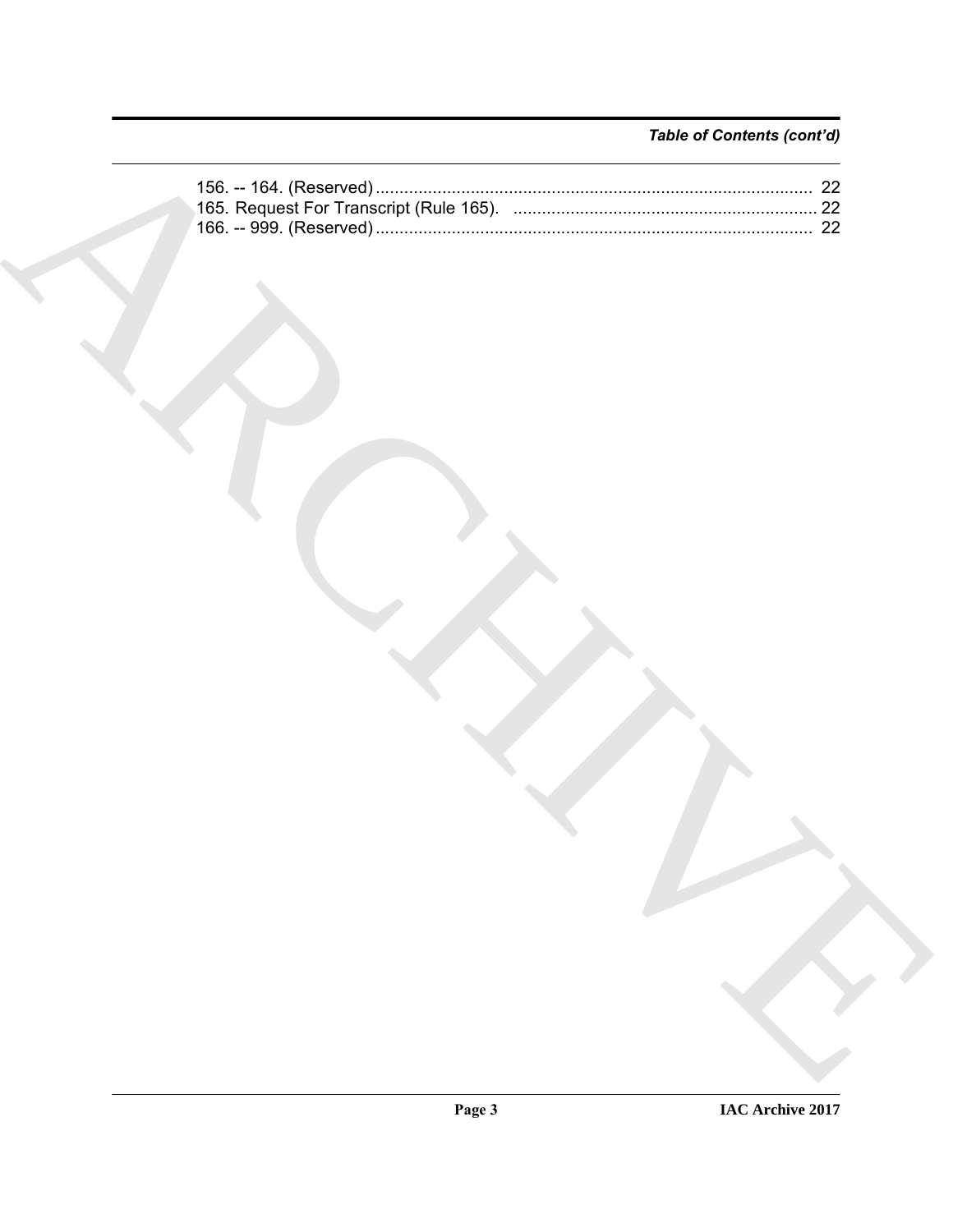#### **IDAPA 36 TITLE 01 CHAPTER 01**

# **IDAPA 36 - BOARD OF TAX APPEALS**

### <span id="page-3-4"></span><span id="page-3-3"></span><span id="page-3-2"></span>**36.01.01 - IDAHO BOARD OF TAX APPEALS RULES**

<span id="page-3-1"></span><span id="page-3-0"></span>

| <b>CHAPTER 01</b>                      |                                                                                                                                                                                                                                                                                                                                                                                                                                                                                                                     |             |  |  |
|----------------------------------------|---------------------------------------------------------------------------------------------------------------------------------------------------------------------------------------------------------------------------------------------------------------------------------------------------------------------------------------------------------------------------------------------------------------------------------------------------------------------------------------------------------------------|-------------|--|--|
| <b>IDAPA 36 - BOARD OF TAX APPEALS</b> |                                                                                                                                                                                                                                                                                                                                                                                                                                                                                                                     |             |  |  |
|                                        | 36.01.01 - IDAHO BOARD OF TAX APPEALS RULES                                                                                                                                                                                                                                                                                                                                                                                                                                                                         |             |  |  |
|                                        |                                                                                                                                                                                                                                                                                                                                                                                                                                                                                                                     |             |  |  |
| 000.                                   | LEGAL AUTHORITY (RULE 0).<br>These rules are promulgated in accordance with Section 63-3808, Idaho Code.                                                                                                                                                                                                                                                                                                                                                                                                            | $(3-25-13)$ |  |  |
| 001.                                   | TITLE AND SCOPE (RULE 1).                                                                                                                                                                                                                                                                                                                                                                                                                                                                                           |             |  |  |
| 01.                                    | Title. These rules shall be cited as IDAPA 36.01.01, "Idaho Board of Tax Appeals Rules." (4-5-00)                                                                                                                                                                                                                                                                                                                                                                                                                   |             |  |  |
| 02.<br>"Board").                       | Scope. These rules shall govern all procedures before the Idaho Board of Tax Appeals (hereinafter                                                                                                                                                                                                                                                                                                                                                                                                                   | $(3-25-13)$ |  |  |
| 002.                                   | <b>WRITTEN INTERPRETATIONS (RULE 2).</b><br>The Board does not have written interpretations of these rules.                                                                                                                                                                                                                                                                                                                                                                                                         | $(4-5-00)$  |  |  |
| 003.                                   | <b>ADMINISTRATIVE APPEALS (RULE 3).</b><br>There is no administrative appeal. A Board decision is appealable to the district court as provided by law. (3-25-13)                                                                                                                                                                                                                                                                                                                                                    |             |  |  |
| 004.                                   | <b>INCORPORATION BY REFERENCE.</b><br>There are no documents incorporated by reference into this rule.                                                                                                                                                                                                                                                                                                                                                                                                              | $(3-25-13)$ |  |  |
| 005.                                   | <b>OFFICE -- OFFICE HOURS -- ADDRESSES (RULE 5).</b><br>The principal office of the Board shall be open each day for business and filing of documents between 8 a.m. and 5<br>p.m., Saturdays, Sundays, and legal holidays excepted. The Board's mailing address is Idaho Board of Tax Appeals,<br>P.O. Box 83720, Boise, Idaho 83720-0088. The Board's street address is 3380 Americana Terrace Suite 110, Boise,<br>Idaho 83706. The Board's telephone number is 208-334-3354 and its FAX number is 208-334-4060. | $(3-25-13)$ |  |  |
| 006.                                   | PUBLIC RECORDS ACT COMPLIANCE (RULE 6).<br>The records associated with this chapter are subject to the provisions of the Idaho Public Records Act, Title 74,<br>Chapter 1, Idaho Code. Except as provided by Rule 125, materials filed with the Board and issued by the Board are<br>public documents subject to inspection, examination and copying.                                                                                                                                                               | $(3-25-13)$ |  |  |
| $007. - 009.$                          | (RESERVED)                                                                                                                                                                                                                                                                                                                                                                                                                                                                                                          |             |  |  |
| 010.<br>As used in this chapter:       | <b>DEFINITIONS (RULE 10).</b>                                                                                                                                                                                                                                                                                                                                                                                                                                                                                       | $(2-18-05)$ |  |  |
| 01.                                    | Answer. The response to allegations, requests or claims of an appeal.                                                                                                                                                                                                                                                                                                                                                                                                                                               | $(3-25-13)$ |  |  |
| 02.                                    | <b>Appellant</b> . A party filing an appeal with the Idaho Board of Tax Appeals.                                                                                                                                                                                                                                                                                                                                                                                                                                    | $(3-25-13)$ |  |  |
| 03.                                    | <b>Board</b> . The Idaho Board of Tax Appeals, board members, presiding officer, or hearing officer as<br>the context may dictate whenever it occurs in this chapter.                                                                                                                                                                                                                                                                                                                                               | $(3-25-13)$ |  |  |
| 04.                                    | Case File. The official record maintained by the Board regarding an appeal.                                                                                                                                                                                                                                                                                                                                                                                                                                         | $(3-25-13)$ |  |  |
| 05.<br>effective date of valuation.    | Comparable Sales. Recently sold properties that are similar in locational and physical<br>characteristics to the property being appraised. "Recently sold property" is property with a sale date prior to the                                                                                                                                                                                                                                                                                                       | $(3-25-13)$ |  |  |
| 06.                                    | <b>De Novo</b> . The Board will decide questions of fact and of law based on the evidence and legal                                                                                                                                                                                                                                                                                                                                                                                                                 |             |  |  |

#### <span id="page-3-9"></span><span id="page-3-8"></span><span id="page-3-7"></span><span id="page-3-6"></span><span id="page-3-5"></span>**007. -- 009. (RESERVED)**

<span id="page-3-11"></span><span id="page-3-10"></span>

| 010. | <b>DEFINITIONS (RULE 10).</b> |
|------|-------------------------------|
|------|-------------------------------|

<span id="page-3-17"></span><span id="page-3-16"></span><span id="page-3-15"></span><span id="page-3-14"></span><span id="page-3-13"></span><span id="page-3-12"></span>

| As used in this chapter: |                                                                              | $(2-18-05)$ |
|--------------------------|------------------------------------------------------------------------------|-------------|
| 01.                      | <b>Answer.</b> The response to allegations, requests or claims of an appeal. | $(3-25-13)$ |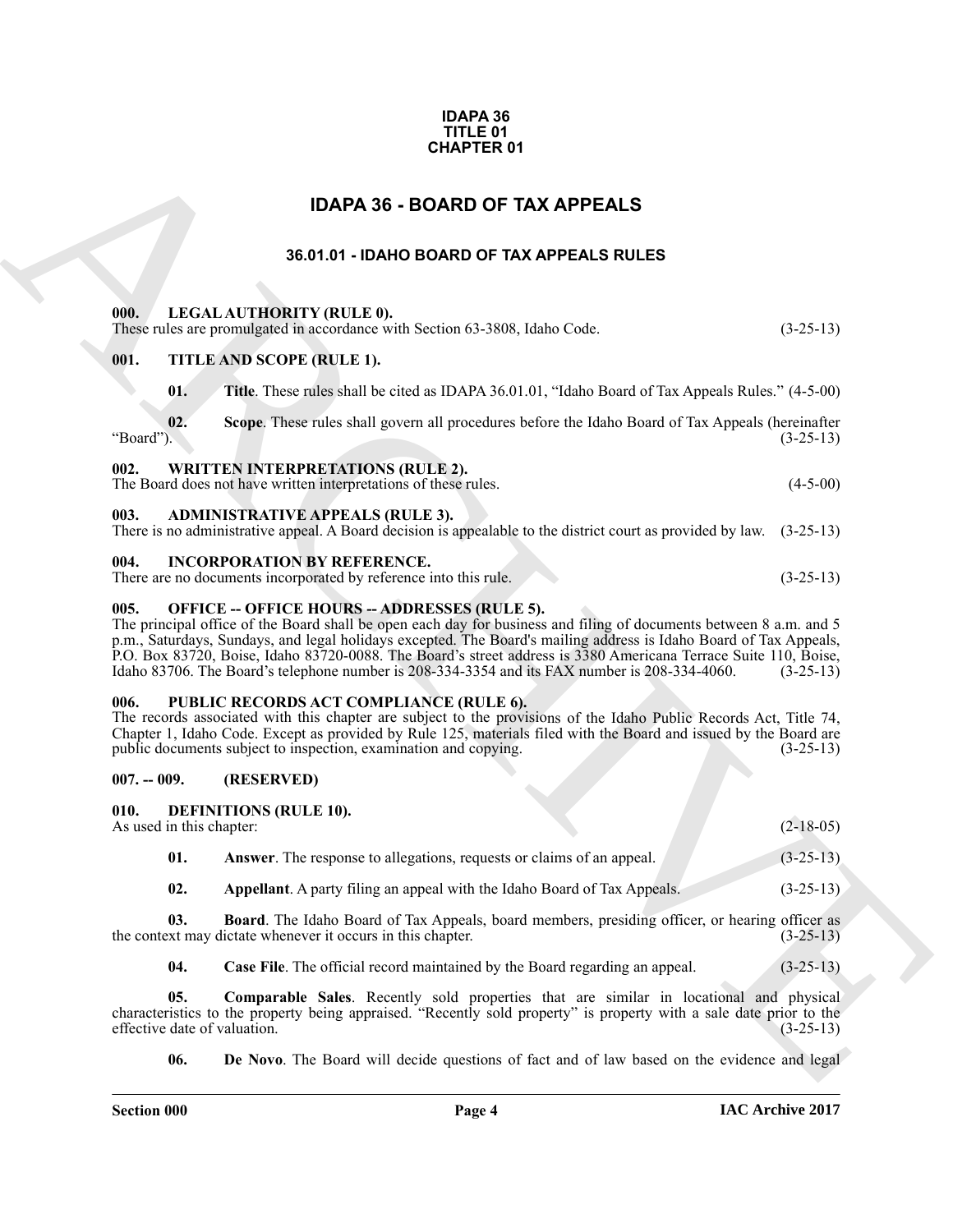#### <span id="page-4-13"></span><span id="page-4-12"></span><span id="page-4-11"></span><span id="page-4-10"></span><span id="page-4-9"></span>*IDAHO ADMINISTRATIVE CODE IDAPA 36.01.01 - Idaho Board of* **Board of Tax Appeals**

**Since of Fig. Applies the Use of A.** A three A. A three stress present the principal into the stress present term in the stress present of the stress present of the stress present of the stress present of the stress pres arguments presented before the Board. A de novo review means the parties must present anew any previously submitted evidence or argument they wish to have considered. New evidence and argument may also be presented. (3-25-13) **07. Ex Parte**. A communication on behalf of one (1) party with the Board where the other side is not included. (3-25-13) present or included. **08.** Intervenor. A party voluntarily intervening in an appeal who meets the intervention qualifications (1-25-13) under Rule 85. **09.** Parcel. Each separate property ownership as represented by the county assessment rolls.  $(2-18-05)$ **10. Party**. A person, natural or otherwise, or governmental subdivision or agency authorized to appear e Board in any proceedings of the Board. (2-18-05) before the Board in any proceedings of the Board. **11. Presiding Officer or Hearing Officer**. A member of the Board or other person assigned to conduct the Board. (3-25-13) a conference or hearing for the Board. **12. Respondent**. A party answering or otherwise responding to an appeal. (2-18-05) **13. Subject Property**. The property under discussion. (2-18-05) **14.** Substantive Issue. An issue where a right, interest or privilege of any party is involved that may be ed as opposed to minor or mere procedural matter. (3-25-13) prejudiced as opposed to minor or mere procedural matter. **011. ABBREVIATIONS (RULE 11). 01. BTA**. Idaho Board of Tax Appeals. (2-18-05) **02. BOE**. County Board of Equalization. (2-18-05) **03. STC**. Idaho State Tax Commission. (2-18-05) **012. ORGANIZATION (RULE 12).** The Chairman of the Board shall serve as the administrative officer. (2-18-05)

<span id="page-4-19"></span><span id="page-4-18"></span><span id="page-4-16"></span><span id="page-4-15"></span><span id="page-4-14"></span><span id="page-4-8"></span><span id="page-4-7"></span><span id="page-4-6"></span><span id="page-4-5"></span><span id="page-4-1"></span><span id="page-4-0"></span>**01. Election**. The Chairman shall be elected annually by the board members in consideration of experience with the Board and the member's availability to serve and support the Board's administrative duties.  $(2-18-05)$ 

<span id="page-4-20"></span>**02. Power**. The Chairman shall oversee the issuance of acknowledgment letters and notices, and is authorized to perform all other procedural duties such as issuing orders on nonsubstantive rulings without a formal meeting of the Board. (3-25-13)

#### <span id="page-4-2"></span>**013. -- 019. (RESERVED)**

#### <span id="page-4-21"></span><span id="page-4-3"></span>**020. PROCEDURE GOVERNED (RULE 20).**

<span id="page-4-22"></span>**01. Procedure**. These rules shall govern all practice and procedure before the Board. Except as provided in Rules 800 through 860, these rules are affirmatively promulgated to supersede IDAPA 04.11.01, et seq., <br>
"Idaho Rules of Administrative Procedure of the Attorney General". (3-25-13) "Idaho Rules of Administrative Procedure of the Attorney General".

<span id="page-4-23"></span>**02. Purpose**. The purpose for the law providing for the establishment of the Idaho Board of Tax Appeals is to provide an independent, fair, expeditious, and less expensive opportunity for taxpayers and other parties to appeal from most tax related decisions of county boards of equalization and the State Tax Commission. (4-5-00)

#### <span id="page-4-17"></span><span id="page-4-4"></span>**021. LIBERAL CONSTRUCTION (RULE 21).**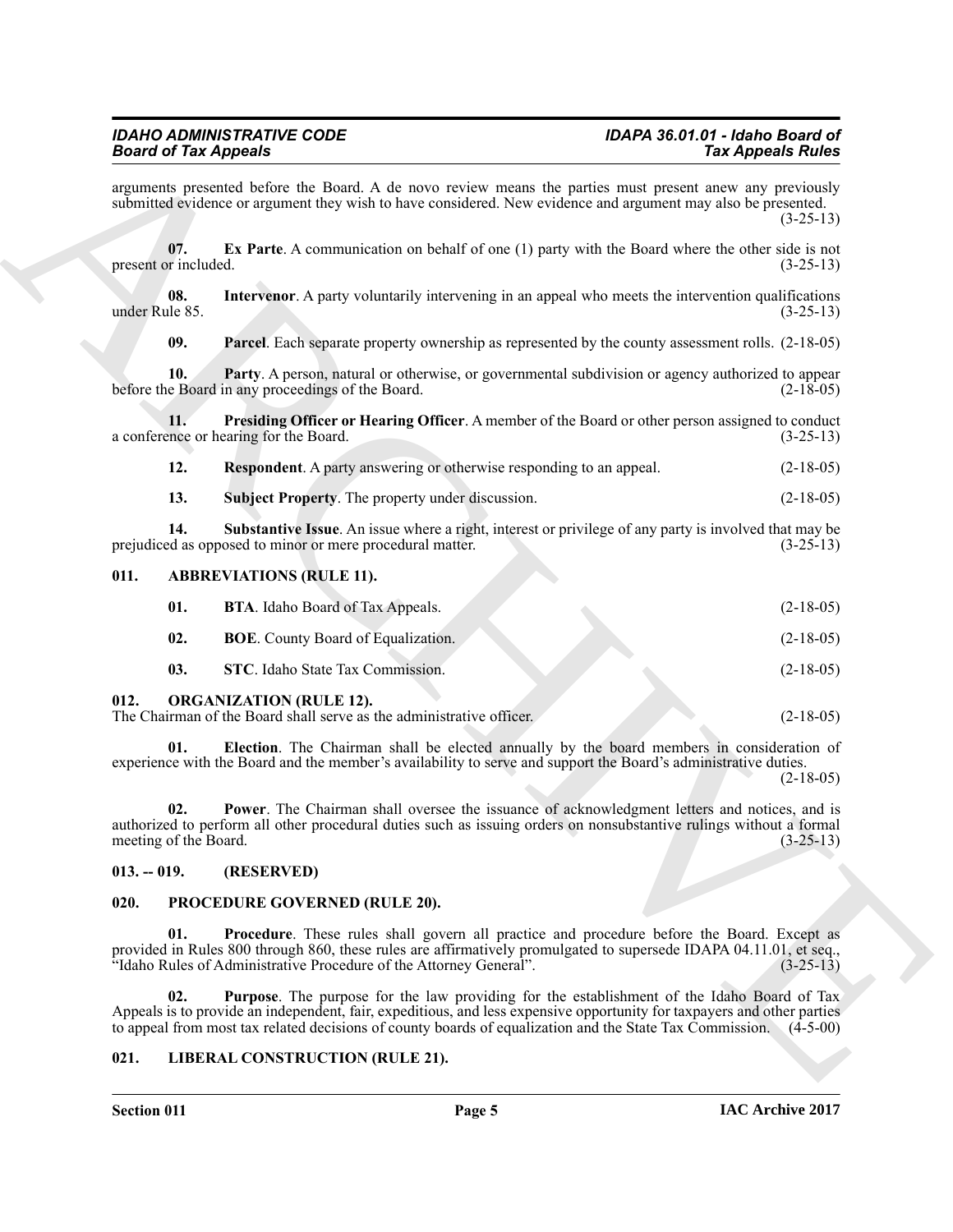These rules will be liberally construed to secure just, speedy, and economical determination of all issues presented to the Board.  $(2-18-05)$ 

#### <span id="page-5-8"></span><span id="page-5-0"></span>**022. CITATION (RULE 22).**

The official citation of this chapter is IDAPA 36.01.01. A rule section or subsection, such as this one, may be cited in either of the following formats: (3-25-13)

- <span id="page-5-10"></span><span id="page-5-9"></span>**01. IDAPA Format**. Section 022. (3-25-13)
	- **02. BTA Format**. Rule 22. (3-25-13)

<span id="page-5-1"></span>**023. -- 029. (RESERVED)**

#### <span id="page-5-2"></span>**030. REPRESENTATION AND PRACTICE BEFORE THE BOARD (RULE 30).**

To the extent authorized by law the right to appear and practice before the Board shall be limited as follows:

<span id="page-5-18"></span><span id="page-5-16"></span><span id="page-5-14"></span> $(3-25-13)$ 

**01. Natural Persons**. A natural person may represent himself or herself or be represented by an attorney. (4-11-06)

**02. Corporations**. Duly authorized directors or officers of corporations representing the corporations they are, respectively, directors or officers; for which they are, respectively, directors or officers;

<span id="page-5-17"></span>**03. Limited Liability Company (LLC)**. A duly authorized member, or a manager of a managermanaged LLC, representing the LLC for which they are, respectively, a member or manager; (3-25-13)

<span id="page-5-19"></span>**04. Partnerships, Joint Ventures and Trusts**. Duly authorized partners, joint venturers, or trustees representing their respective partnerships, joint ventures or trusts; (4-11-06)

<span id="page-5-15"></span>**05. Authorized Attorneys**. Attorneys duly authorized, who are qualified and entitled to practice in the the state of Idaho; (4-5-00) courts of the state of Idaho:

<span id="page-5-20"></span>**06. Public Officers**. Public officers or designated representatives when representing the governmental agency;  $(4-11-06)$ 

#### <span id="page-5-12"></span><span id="page-5-3"></span>**031. INITIAL PLEADING -- LISTING OF REPRESENTATIVES (RULE 31).**

The initial pleading of each party must name the party's qualified representative for service of documents and shall state the representative's address for the purpose of receipt of all documents. Service of documents on the named representative is valid service upon the party for all purposes. If no person is explicitly named as representative, the first person signing the initial pleading will be considered the representative. (3-25-13) first person signing the initial pleading will be considered the representative.

#### <span id="page-5-22"></span><span id="page-5-21"></span><span id="page-5-4"></span>**032. SUBSTITUTION OF REPRESENTATIVE (RULE 32).**

A party's representative may be changed by notice to the Board and to all other parties when the proceedings are not unreasonably delayed. The presiding officer may permit substitution of a representative at hearing. (3-25 unreasonably delayed. The presiding officer may permit substitution of a representative at hearing.

#### <span id="page-5-13"></span><span id="page-5-5"></span>**033. PARTICIPATION BY TAXING AUTHORITY (RULE 33).**

**SECURE A APROPRIATE SECURE AND MANUSCRIPS (CONSUMIRATION CONSUMIRATION CONSUMIRATION CONSUMIRATION CONSULTING (EXC.)**<br> **ARCHIVE AND INSTEAD AND MANUSCRIPS (CONSULTING)**<br> **ARCHIVE AND MANUSCRIPS (CONSULTING)**<br> **ARCHIVE AN** In proceedings where a taxing authority may participate, or in any instance where a report or recommendation of the taxing authority may be considered in reaching a decision, at the timely request of a party or upon the Board's motion, an informed representative of the taxing authority shall appear at hearing and be available for examination. When such a representative is summoned, the taxing authority shall further participate in the hearing in the same manner as a party.  $(3-25-13)$ manner as a party.

#### <span id="page-5-6"></span>**034. (RESERVED)**

#### <span id="page-5-11"></span><span id="page-5-7"></span>**035. CONDUCT (RULE 35).**

A party, representative or witness shall conduct themselves in all Board proceedings in an ethical, respectful, and courteous manner. (3-25-13) courteous manner.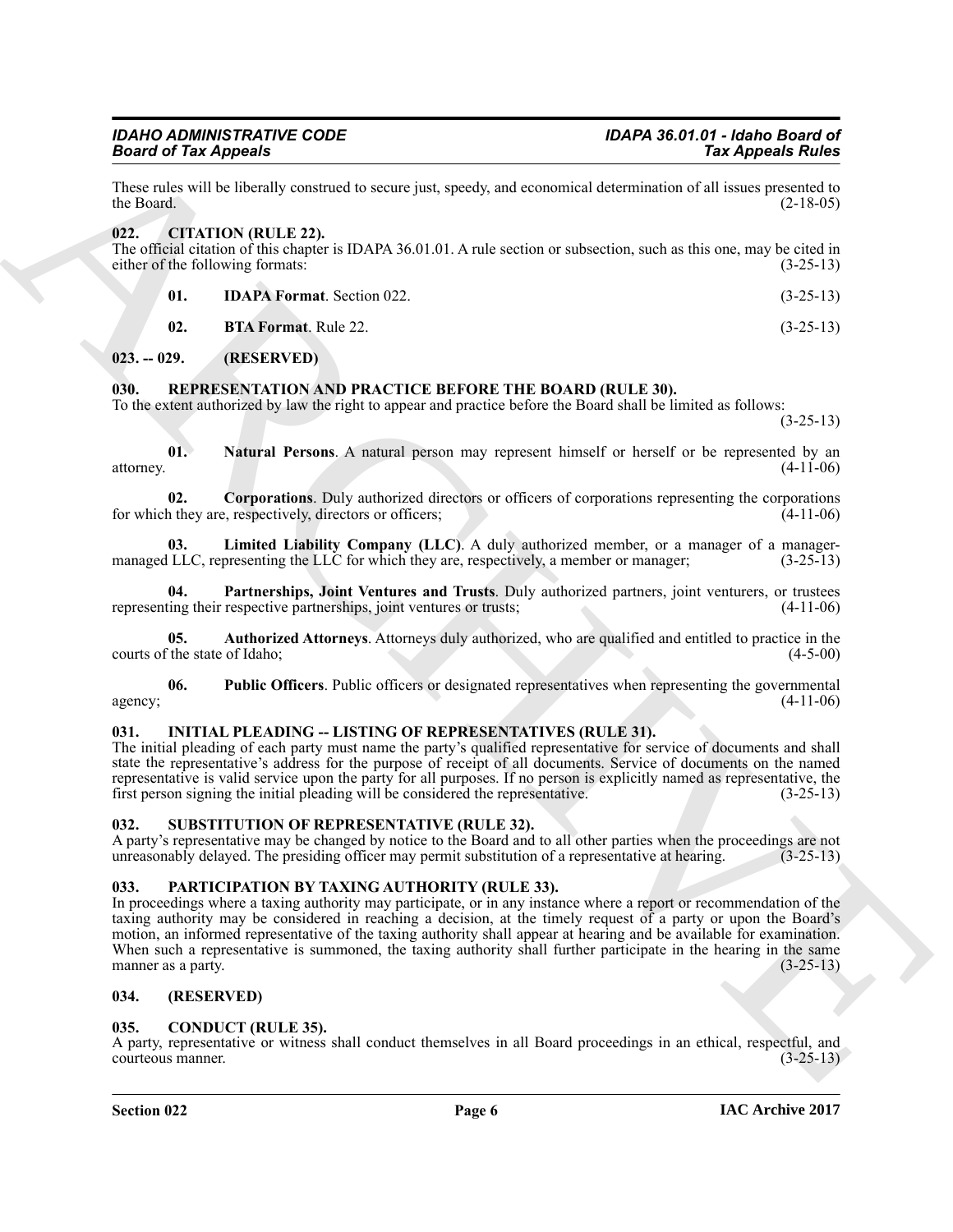#### <span id="page-6-5"></span><span id="page-6-0"></span>**036. ENFORCEMENT (RULE 36).**

**Foot of Tax Appears Are constructed** the second of the second of the second of the second of the second of the second of the second of the second of the second of the second of the second of the second of the second of t The Board and each party to an appeal are responsible for the efficient, just, and speedy conduct of the formal hearing and other proceedings before the Board. Board members or the assigned hearing officer may impose sanctions on a party for delays, the failure to comply with a subpoena or discovery order, for discovery procedure abuses, and for any other matter regarding conduct of the appeal. In imposing sanctions, the Board shall use its discretion and may be guided by the court practices of this state in civil proceedings. Board sanctions shall include, but not be limited to, dismissal of an appeal or the granting of default judgment. (3-25-13)

#### <span id="page-6-6"></span><span id="page-6-1"></span>**037. EX PARTE COMMUNICATIONS (RULE 37).**

<span id="page-6-8"></span>**Prohibited Ex Parte**. Unless permitted by law, the Board shall not communicate regarding any substantive issue with any party, except upon notice and opportunity for all parties to participate in the communication. (3-25-13) communication.

<span id="page-6-7"></span>**02.** Permitted Ex Parte. The Board may communicate ex parte with a party concerning a procedural istrative matter. (3-25-13) or administrative matter.

#### <span id="page-6-2"></span>**038. -- 044. (RESERVED)**

#### <span id="page-6-12"></span><span id="page-6-3"></span>**045. NOTICE OF APPEAL: CONTENTS (RULE 45).**

**01. Basic Contents**. An appeal must be in writing and shall contain clear and concise statements of the matters that lay foundation for the relief claim that may be granted by the Board. An appeal shall allege necessary facts to establish jurisdiction of the Board to hear the appeal. (3-25-13)

<span id="page-6-15"></span><span id="page-6-13"></span>

| 02. | <b>Additional Contents.</b> The appeal shall further contain: | $(3-25-13)$ |
|-----|---------------------------------------------------------------|-------------|
| a.  | Appellant's full name, mailing address and telephone number;  | $(3-25-13)$ |

**b.** The tax year(s) associated with the appeal; and (3-25-13)

**c.** A signed statement by a natural person/appellant or by a qualified representative that the notice of appeal contents are correct. (3-25-13)

**03.** Appeal Filed by an Attorney or Representative. An appeal filed by a qualified representative shall contain:  $(3-25-13)$ shall contain: (3-25-13)

<span id="page-6-14"></span>**a.** The representative's name, official title, mailing and street addresses, telephone number; and (3-25-13)

<span id="page-6-16"></span><span id="page-6-11"></span>**b.** If the representative is an attorney, the Idaho State Bar License number. (3-25-13)

**04.** Change in Address or Phone Number. A party or representative must provide written notice to d and other parties of any change in contact information. (3-25-13) the Board and other parties of any change in contact information.

#### <span id="page-6-9"></span><span id="page-6-4"></span>**046. NOTICE OF APPEAL: BOE APPEALS (RULE 46).**

**01. Separate Notice**. Each parcel assessment appealed must use a separate Board Appeal Form or separate notice of appeal. Blank Appeal Forms shall be provided by the Board annually to each county auditor by<br>(3-25-13) May 1.  $(3-25-13)$ 

**02. BOE Appeal**. An appeal brought under Section 63-511, Idaho Code, the notice of appeal shall  $\frac{(3-25-13)}{ }$ 

<span id="page-6-10"></span>**a.** A legal description of the property relating to the appeal;  $(3-25-13)$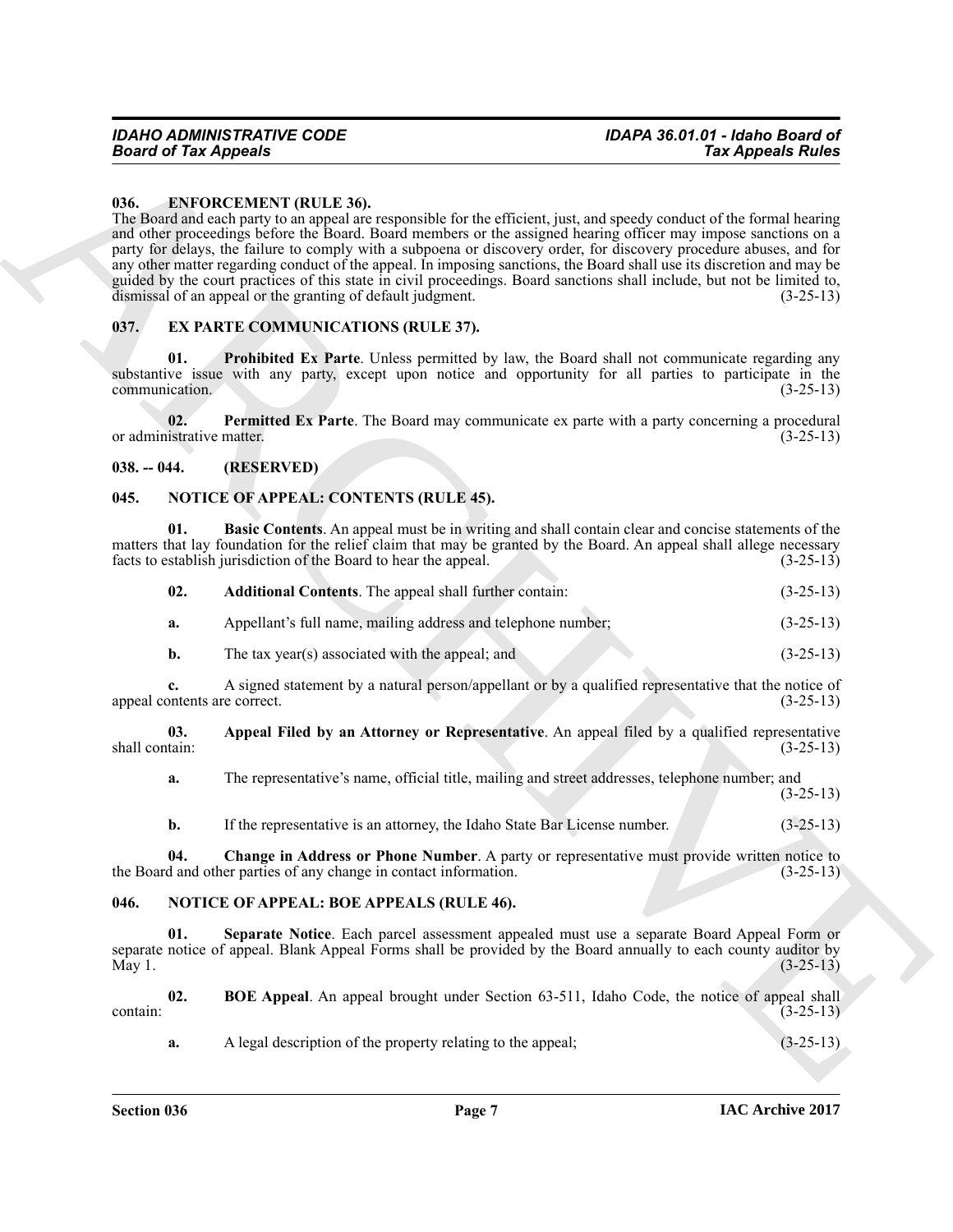#### *IDAHO ADMINISTRATIVE CODE IDAPA 36.01.01 - Idaho Board of* **Board of Tax Appeals**

**b.** A copy of the county board of equalization's final decision, and when available, the decision's red mailing envelope or any accompanying certificate of service: (3-25-13) postmarked mailing envelope or any accompanying certificate of service;

**c.** For a valuation appeal, a clear declaration of the alleged market value for the subject property. For a property tax exemption claim, the Idaho Code section(s) associated with the claim and a summary of the factual basis supporting why exempt status should be granted or denied; and (3-25-13)

<span id="page-7-12"></span>**d.** A copy of the final tax assessment notice for the assessment appealed.  $(3-25-13)$ 

**03.** Filing Place. Notice of appeal must be filed with the county auditor in the county in which the assessment originated.  $(3-25-13)$ property assessment originated.

#### <span id="page-7-13"></span><span id="page-7-0"></span>**047. NOTICE OF APPEAL: STC APPEALS (RULE 47).**

An appeal brought under Section 63-3049 or 63-707, Idaho Code, shall contain: (3-25-13)

- <span id="page-7-15"></span>**01. Attachment**. A copy of the written decision being appealed; (3-25-13)
- <span id="page-7-17"></span>**02. Objections**. A list of objections to the STC's decision; (3-25-13)
- <span id="page-7-18"></span><span id="page-7-16"></span><span id="page-7-14"></span>**03. Basis**. The basis for said objections presented in clear and concise statements; (3-25-13)

**04.** Amount in Dispute. A statement of the amount in dispute for each applicable tax year or period;<br>(3-25-13) and  $(3-25-13)$ 

**05.** Security Deposit. When applicable, proof of compliance with the deposit requirements in Section b), Idaho Code, in the form of a receipt or documented acknowledgment from the STC. (3-25-13) 63-3049(b), Idaho Code, in the form of a receipt or documented acknowledgment from the STC.

#### <span id="page-7-7"></span><span id="page-7-6"></span><span id="page-7-1"></span>**048. ACKNOWLEDGMENT (RULE 48).**

**Board of Tax Appears** 2.<br> **For Appears 2.** The connect bead of systemative's first decays and the systemative's point of the connect of the connect system and the system of the connect of the connect of the connect of th **01. Acknowledgment Letter**. An acknowledgment letter will be mailed within fourteen (14) days of the receipt of an appeal in the Board's office. The Board may acknowledge multiple appeals by the same party, when the subject properties are located within a single county, with a single letter. Such acknowledgment does not constitute a formal consolidation of the appeals. (3-25-13)

<span id="page-7-8"></span>**02. Defective Appeal**. If an appeal is found to be materially defective, untimely, or not substantially in compliance with the requirements of this chapter the Board may dismiss such appeal or require its amendment.

 $(3-25-13)$ 

#### <span id="page-7-2"></span>**049. (RESERVED)**

#### <span id="page-7-9"></span><span id="page-7-3"></span>**050. ANSWER TO APPEAL (RULE 50).**

A respondent or intervenor may file with the Board an answer to a notice of appeal. The answer shall be filed at least fifteen (15) days prior to hearing. (3-25-13)

#### <span id="page-7-4"></span>**051. (RESERVED)**

#### <span id="page-7-10"></span><span id="page-7-5"></span>**052. COUNTY AUDITOR REQUIREMENT (RULE 52).**

<span id="page-7-11"></span>**01. Contents**. Upon receiving a notice of appeal to the Board under Section 63-511, Idaho Code, the uditor shall transmit to the Board: (3-25-13) county auditor shall transmit to the Board:

**a.** A copy of the notice of appeal including the date of receipt, and if received by mail, a copy of the envelope: mailing envelope;

| The exhibits or other evidence considered by the BOE: | $(3-25-13)$ |
|-------------------------------------------------------|-------------|
| A copy of the initial appeal to the BOE;              | $(3-25-13)$ |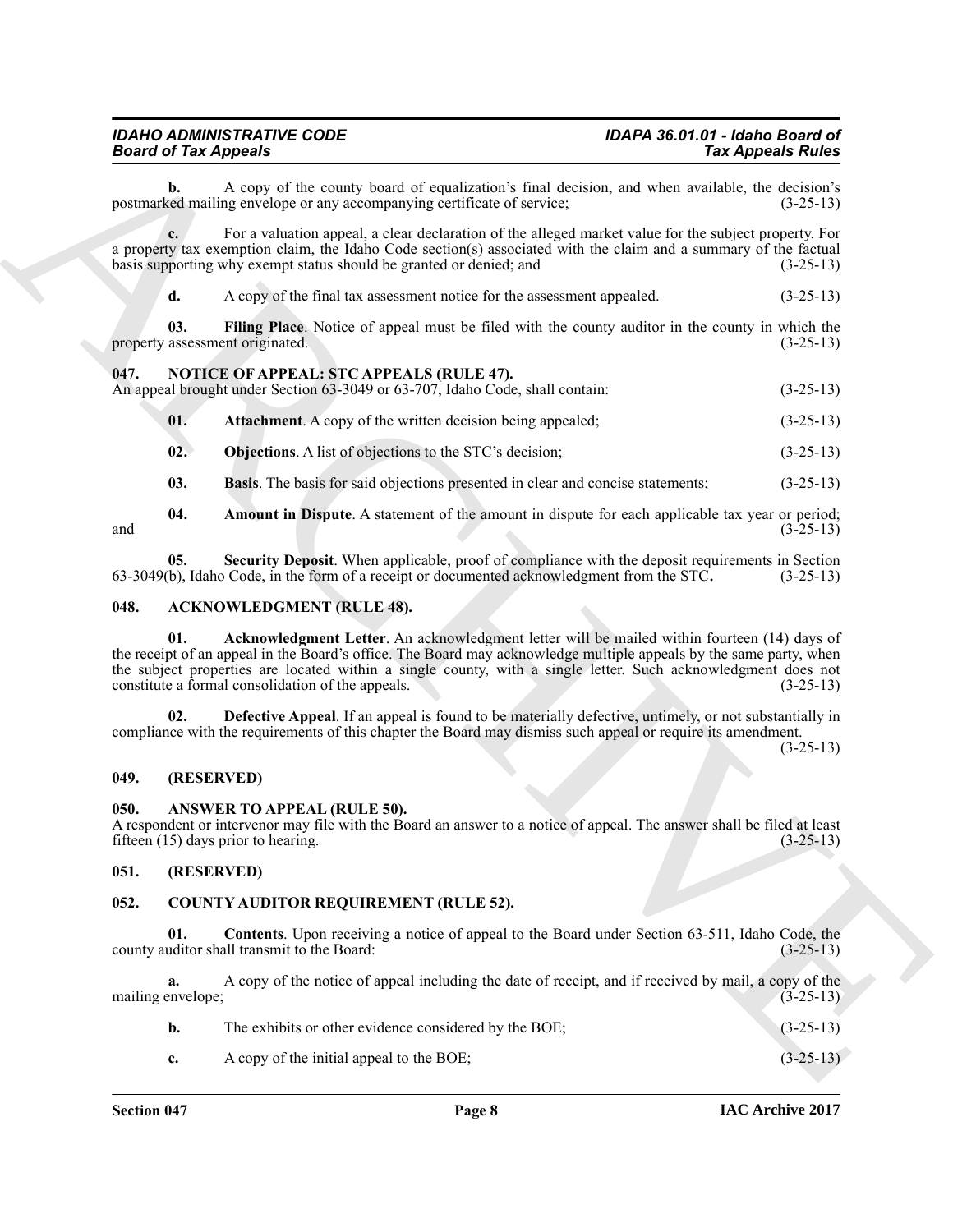|                | <b>Board of Tax Appeals</b>                                                                                                                                                                                                                                                                                                                                                                                                                                                                                                                                                                                                                                                                                                                                                                                      | <b>Tax Appeals Rules</b> |
|----------------|------------------------------------------------------------------------------------------------------------------------------------------------------------------------------------------------------------------------------------------------------------------------------------------------------------------------------------------------------------------------------------------------------------------------------------------------------------------------------------------------------------------------------------------------------------------------------------------------------------------------------------------------------------------------------------------------------------------------------------------------------------------------------------------------------------------|--------------------------|
| d.             | A copy of any decision made or action taken by the BOE together with the mailing date of the<br>notice of decision or other proof of service;                                                                                                                                                                                                                                                                                                                                                                                                                                                                                                                                                                                                                                                                    | $(3-25-13)$              |
| е.             | A copy of the certified minutes of the related BOE proceeding, or a verbatim record; and (3-25-13)                                                                                                                                                                                                                                                                                                                                                                                                                                                                                                                                                                                                                                                                                                               |                          |
| f.             | When applicable, a certificate that the BOE failed to act on the appeal in the time required.                                                                                                                                                                                                                                                                                                                                                                                                                                                                                                                                                                                                                                                                                                                    | $(3-25-13)$              |
| 02.            | Minutes. The minutes should include at a minimum:                                                                                                                                                                                                                                                                                                                                                                                                                                                                                                                                                                                                                                                                                                                                                                | $(2-18-05)$              |
| a.             | The full name of persons appearing before the BOE in the appeal;                                                                                                                                                                                                                                                                                                                                                                                                                                                                                                                                                                                                                                                                                                                                                 | $(2-18-05)$              |
| $\mathbf{b}$ . | Clear identification of the parcel number associated with the assessment appealed; and                                                                                                                                                                                                                                                                                                                                                                                                                                                                                                                                                                                                                                                                                                                           | $(3-25-13)$              |
| c.<br>parcel.  | The decision made by the BOE specifying the value determined or exempt status decided for each                                                                                                                                                                                                                                                                                                                                                                                                                                                                                                                                                                                                                                                                                                                   | $(3-25-13)$              |
| $053. - 054.$  | (RESERVED)                                                                                                                                                                                                                                                                                                                                                                                                                                                                                                                                                                                                                                                                                                                                                                                                       |                          |
| 055.           | <b>CONSOLIDATION (RULE 55).</b><br>Whenever two (2) or more ad valorem cases from the same county or different counties involve the same or<br>substantially similar issues and the same or similar property, or where the same or similar issues exist in other tax<br>type cases, the Board may issue a written or verbal order consolidating the cases. There shall be no consolidation of<br>cases where the rights of any party would be prejudiced. Parties may also request in writing that cases be consolidated<br>using this criteria. Prior to issuing a consolidation order, the Board shall consider whether the parcels are contiguous,<br>any response given to a consolidation request, and any other matters deemed appropriate in judging whether<br>consolidation would likely be beneficial. | $(3-25-13)$              |
| $056. - 059.$  | (RESERVED)                                                                                                                                                                                                                                                                                                                                                                                                                                                                                                                                                                                                                                                                                                                                                                                                       |                          |
| 060.           | FORM OF PLEADINGS (RULE 60).                                                                                                                                                                                                                                                                                                                                                                                                                                                                                                                                                                                                                                                                                                                                                                                     |                          |
| 01.            | Form. All pleadings, except those filed on Board forms, submitted by a party and intended to be<br>part of the record shall be double-spaced throughout the text and must:                                                                                                                                                                                                                                                                                                                                                                                                                                                                                                                                                                                                                                       | $(3-25-13)$              |
| a.             | Be submitted on white eight and one-half inch $(8\ 1/2)$ by eleven inch $(11)$ <sup>"</sup> paper using one $(1)$<br>side only and be legibly written;                                                                                                                                                                                                                                                                                                                                                                                                                                                                                                                                                                                                                                                           | $(3-25-13)$              |
| b.             | State the title of the pleading and the appeal number at the top of the cover page;                                                                                                                                                                                                                                                                                                                                                                                                                                                                                                                                                                                                                                                                                                                              | $(3-25-13)$              |
| c.             | Include on the upper left corner of the first page the name, mailing and street address, and if<br>available, the telephone and FAX number of the person filing the document;                                                                                                                                                                                                                                                                                                                                                                                                                                                                                                                                                                                                                                    | $(3-25-13)$              |
|                | Have at least one inch (1") left and top margins; and                                                                                                                                                                                                                                                                                                                                                                                                                                                                                                                                                                                                                                                                                                                                                            | $(3-25-13)$              |
| d.             |                                                                                                                                                                                                                                                                                                                                                                                                                                                                                                                                                                                                                                                                                                                                                                                                                  |                          |
| e.<br>same.    | Be signed by the party if a natural person or by a qualified representative of record submitting the                                                                                                                                                                                                                                                                                                                                                                                                                                                                                                                                                                                                                                                                                                             | $(3-25-13)$              |
| 02.            | <b>Example.</b> Documents complying with this rule will be in the following form:                                                                                                                                                                                                                                                                                                                                                                                                                                                                                                                                                                                                                                                                                                                                | $(2-18-05)$              |

#### <span id="page-8-5"></span><span id="page-8-4"></span><span id="page-8-1"></span><span id="page-8-0"></span>**055. CONSOLIDATION (RULE 55).**

#### <span id="page-8-2"></span>**056. -- 059. (RESERVED)**

#### <span id="page-8-8"></span><span id="page-8-7"></span><span id="page-8-6"></span><span id="page-8-3"></span>**060. FORM OF PLEADINGS (RULE 60).**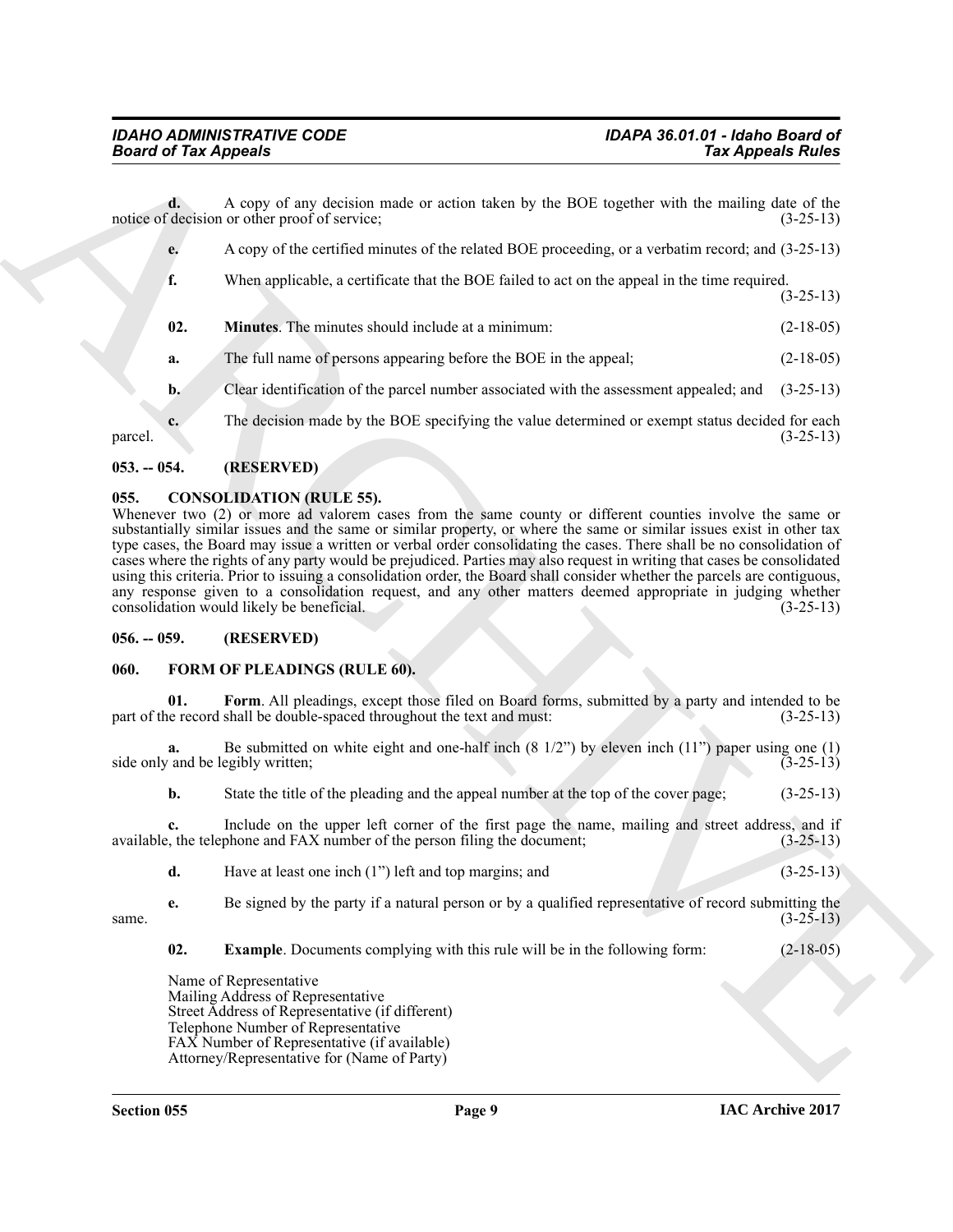

#### <span id="page-9-5"></span><span id="page-9-0"></span>**061. SERVICE OF DOCUMENTS (RULE 61).**

<span id="page-9-7"></span>**01. Service**. A notice, motion or other pleading, and all other documents of any kind submitted to the Board shall be served upon all other parties' representatives of record. Service by regular mail will be considered adequate service. A Board notice, order, or final decision shall be served upon a party's representative of record. The Board may direct that documents be served on other persons who are not parties. (3-25-13) Board may direct that documents be served on other persons who are not parties.

**02. Proof of Service**. Every document filed with the Board must be accompanied by a certificate of service. The following is an example:

<span id="page-9-6"></span>CERTIFICATE OF SERVICE

I HEREBY CERTIFY that on this day of , 20XX I caused to be served a true copy of the foregoing attached document by the method indicated below and addressed to each of the following:

| U.S. Mail, Postage Prepaid<br>(representative's name) |                |  |
|-------------------------------------------------------|----------------|--|
| (mailing address)                                     | Hand Delivered |  |
|                                                       | Overnight Mail |  |
|                                                       | Certified Mail |  |
| (Signature)                                           |                |  |

<span id="page-9-4"></span>(printed name of person signing)

### <span id="page-9-1"></span>**062. DEFECTIVE, INSUFFICIENT OR LATE PLEADING (RULE 62).**

A defective, insufficient, or untimely pleading may be returned or dismissed. (3-25-13)

### <span id="page-9-3"></span><span id="page-9-2"></span>**063. AMENDMENTS TO PLEADINGS -- WITHDRAWAL OF PLEADINGS (RULE 63).**

(3-25-13)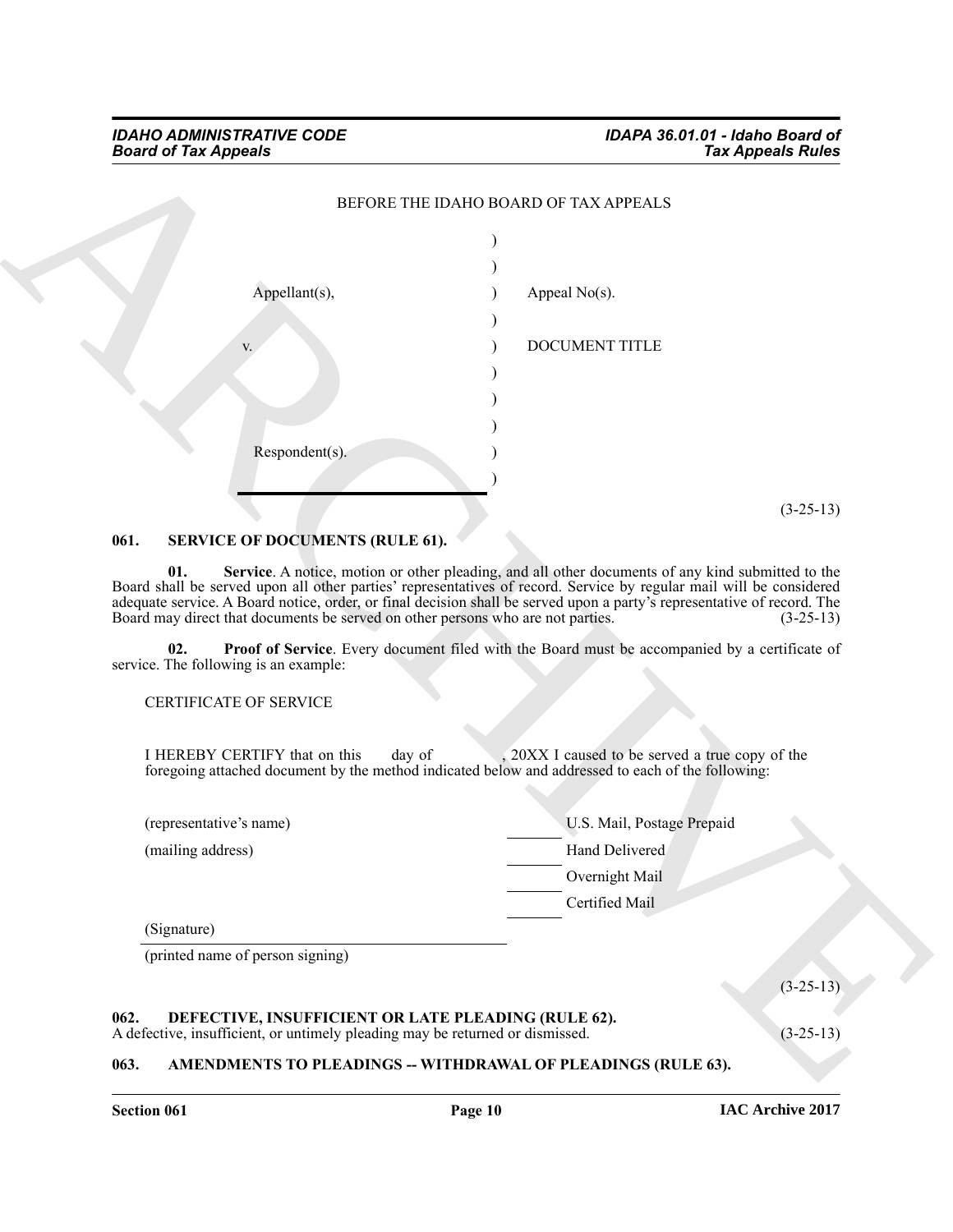# *Board of Tax Appeals*

# *IDAHO ADMINISTRATIVE CODE IDAPA 36.01.01 - Idaho Board of*

#### <span id="page-10-0"></span>**064. (RESERVED)**

#### <span id="page-10-5"></span><span id="page-10-1"></span>**065. COMPUTATION OF TIME (RULE 65).**

#### <span id="page-10-9"></span><span id="page-10-8"></span><span id="page-10-7"></span><span id="page-10-6"></span><span id="page-10-2"></span>**066. FILING (RULE 66).**

#### <span id="page-10-3"></span>**067. -- 069. (RESERVED)**

#### <span id="page-10-11"></span><span id="page-10-10"></span><span id="page-10-4"></span>**070. PREHEARING CONFERENCE (RULE 70).**

|               | <b>Board of Tax Appeals</b> |                                                                                                                                                                                                                                                                                                                                                                                                                                                                                                                                          | <b>Tax Appeals Rules</b> |
|---------------|-----------------------------|------------------------------------------------------------------------------------------------------------------------------------------------------------------------------------------------------------------------------------------------------------------------------------------------------------------------------------------------------------------------------------------------------------------------------------------------------------------------------------------------------------------------------------------|--------------------------|
|               |                             | The presiding officer may allow any pleading to be amended or corrected or any omission to be supplied. Pleadings<br>will be liberally construed, and defects that do not affect substantial rights of the parties will be disregarded. A party<br>desiring to withdraw a pleading must file a notice of withdrawal of the pleading and serve all parties with a copy.<br>Unless otherwise ordered by the presiding officer, the notice is effective ten $(10)$ days after filing.                                                       | $(2-18-05)$              |
| 064.          | (RESERVED)                  |                                                                                                                                                                                                                                                                                                                                                                                                                                                                                                                                          |                          |
| 065.          |                             | <b>COMPUTATION OF TIME (RULE 65).</b><br>In computing any period of time prescribed or allowed by these rules or by any applicable statute, except where<br>contrary to other applicable statutes, the day of the act, event or default from which the designated period of time<br>begins to run shall not be included. The last day of the period so computed shall be included in the count unless it is a<br>holiday, in which event the period runs until the end of the next day that is not a Saturday, Sunday, or legal holiday. | $(2-18-05)$              |
| 066.          |                             | FILING (RULE 66).                                                                                                                                                                                                                                                                                                                                                                                                                                                                                                                        |                          |
|               | 01.                         | Document Filing Place. A document filed with the Board shall be filed with the Clerk of the Board<br>at the Board's mailing address or street address.                                                                                                                                                                                                                                                                                                                                                                                   | $(3-25-13)$              |
|               | 02.                         | <b>Number of Copies.</b> Unless otherwise indicated by the Board, one (1) copy shall be filed. (2-18-05)                                                                                                                                                                                                                                                                                                                                                                                                                                 |                          |
|               | 03.                         | Fax Filing. A filing by facsimile (fax) transmission is permitted for a notice of withdrawal or<br>settlement, and for a notice or motion requiring an immediate response by the Board. With the exception of a notice<br>of withdrawal, an original must be mailed to the Board and served on all other parties the same day.                                                                                                                                                                                                           | $(3-25-13)$              |
|               | a.<br>transmission date.    | A filing made under Rule 66.03 cannot exceed five (5) pages in length. The transmission must be<br>legible and received in its entirety during the office hours set forth in Rule 5 for it to be considered filed on the                                                                                                                                                                                                                                                                                                                 | $(3-25-13)$              |
|               | b.                          | When making a filing by fax, if another party to the case is equipped with fax facilities, the service<br>on that party must include fax service.                                                                                                                                                                                                                                                                                                                                                                                        | $(3-25-13)$              |
|               | c.                          | The originating party shall assume the risk in fax filing and retain proof of filing by fax. (3-25-13)                                                                                                                                                                                                                                                                                                                                                                                                                                   |                          |
| $067. - 069.$ |                             | (RESERVED)                                                                                                                                                                                                                                                                                                                                                                                                                                                                                                                               |                          |
| 070.          |                             | PREHEARING CONFERENCE (RULE 70).                                                                                                                                                                                                                                                                                                                                                                                                                                                                                                         |                          |
|               | 01.                         | <b>Subject of Conference</b> . The Board may direct parties to appear before it to consider:                                                                                                                                                                                                                                                                                                                                                                                                                                             | $(3-25-13)$              |
|               | a.                          | Any and all matters that can be agreed upon.                                                                                                                                                                                                                                                                                                                                                                                                                                                                                             | $(7-1-93)$               |
|               | b.                          | Formulating or simplifying the issues.                                                                                                                                                                                                                                                                                                                                                                                                                                                                                                   | $(4 - 5 - 00)$           |
|               | c.                          | Stipulations which will avoid unnecessary proof.                                                                                                                                                                                                                                                                                                                                                                                                                                                                                         | $(7-1-93)$               |
|               | d.                          | Preliminary motions to be made prior to the hearing.                                                                                                                                                                                                                                                                                                                                                                                                                                                                                     | $(7-1-93)$               |
|               | e.                          | Requiring respondent and appellant to furnish to each other and the Board a list of all witnesses to<br>be called by the parties at the hearing.                                                                                                                                                                                                                                                                                                                                                                                         | $(4-5-00)$               |
|               | f.                          | The limitation of the number of expert or lay witnesses and the disclosure of the identity of persons<br>having knowledge of relevant facts and who may be called as a witness.                                                                                                                                                                                                                                                                                                                                                          | $(4-5-00)$               |
|               | g.                          | The scheduling of discovery, hearings, or other time sensitive matters.                                                                                                                                                                                                                                                                                                                                                                                                                                                                  | $(4-5-00)$               |
|               | h.                          | Discussing settlement.                                                                                                                                                                                                                                                                                                                                                                                                                                                                                                                   | $(4-5-00)$               |
|               |                             |                                                                                                                                                                                                                                                                                                                                                                                                                                                                                                                                          |                          |

| The scheduling of discovery, hearings, or other time sensitive matters. | $(4-5-00)$ |
|-------------------------------------------------------------------------|------------|
| Discussing settlement.                                                  | $(4-5-00)$ |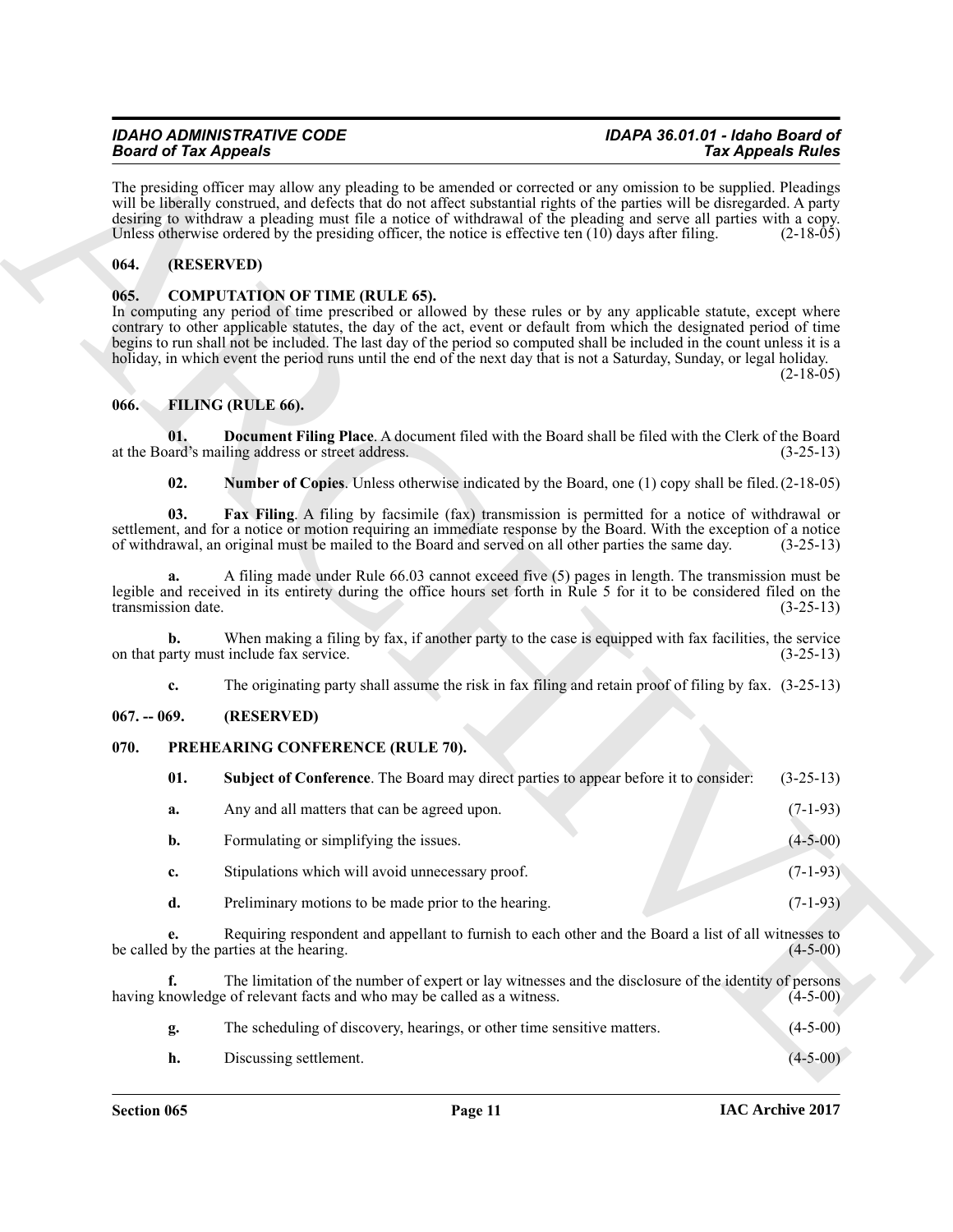<span id="page-11-15"></span>**i.** Fair hearing procedures. (4-5-00)

**j.** Such other matters that may expedite orderly and speedy conduct as will aid in the disposition of the controversy. (4-5-00)

**Solution Appears** (and the same procedure and the same procedure and the same procedure and the same procedure and the same procedure and the same procedure and the same procedure and the same procedure and the same proc **02. Notice of Prehearing Conference**. Notice of the place, date and hour of a prehearing conference will be served at least fourteen (14) days before the time set for the prehearing conference, unless the presiding officer finds it necessary or appropriate for the conference to be held earlier. Notices for prehearing conference must contain the same information as notices of hearing with regard to the Board's obligations under the American with Disabilities Act. (3-25-13) Disabilities Act.

<span id="page-11-14"></span>**03. Failure to Appear**. Failure of either party to appear at the time and place appointed by the Board le 70 may result in a dismissal of the appeal or the granting of said appeal.  $(3-25-13)$ under Rule 70 may result in a dismissal of the appeal or the granting of said appeal.

<span id="page-11-16"></span>**04. Prehearing Order**. The Board or its designate may prepare or require the preparation of an order reciting the findings and action taken at such conference. A prehearing order will control the course of subsequent proceedings unless modified by the Board for good cause. proceedings unless modified by the Board for good cause.

<span id="page-11-13"></span>**05. Determination Upon Results of Conference**. If, after the prehearing conference provided for in Rule 70, and after appropriate notice to the parties, the Board determines that there is sufficient evidence and stipulation upon which it can make a decision, it may determine the appeal without conducting a hearing. (3-25-13)

#### <span id="page-11-0"></span>**071. (RESERVED)**

#### <span id="page-11-1"></span>**072. MOTIONS (RULE 72).**

<span id="page-11-10"></span><span id="page-11-8"></span>

| 01. | <b>Form and Contents.</b> A motion shall: | $(2-18-05)$ |
|-----|-------------------------------------------|-------------|
|     |                                           |             |

**a.** Fully state the facts upon which it is based; (2-18-05)

**b.** Refer to the particular provision of statute, rule, order, notice, or other controlling law upon which d; and  $(2-18-05)$ it is based; and

<span id="page-11-12"></span><span id="page-11-11"></span>**c.** State the relief sought. (2-18-05)

**02.** Oral Argument. If the moving party desires oral argument or hearing on the motion it must state motion.  $(3-25-13)$ so in the motion.

**03. Prehearing Motions**. Unless otherwise provided in these rules, a prehearing motion must be filed ifteen (15) days prior to a scheduled hearing to be considered by the Board. (3-25-13) at least fifteen  $(15)$  days prior to a scheduled hearing to be considered by the Board.

<span id="page-11-9"></span>**04. Answer to Motion**. An answer to a motion may be filed within ten (10) days after the filing of the priori within the same period, a move for additional time to respond may be filed.  $(3-25-13)$ motion, or within the same period, a move for additional time to respond may be filed.

#### <span id="page-11-2"></span>**073. (RESERVED)**

#### <span id="page-11-5"></span><span id="page-11-3"></span>**074. BRIEFS (RULE 74).** The Board may order briefs from the parties prior to the hearing of the evidence or after said hearing. (3-25-13)

#### <span id="page-11-6"></span><span id="page-11-4"></span>**075. DISCOVERY (RULE 75).**

<span id="page-11-7"></span>**01. Written Permission**. A party to a pending appeal may engage in discovery limited to a single discovery request upon the written order of the Board. The following procedures will govern discovery: (3-25-13)

The motion for discovery must be filed within twenty (20) days of the mailing date of the Board's cknowledgment letter. (3-25-13) notice of appeal acknowledgment letter.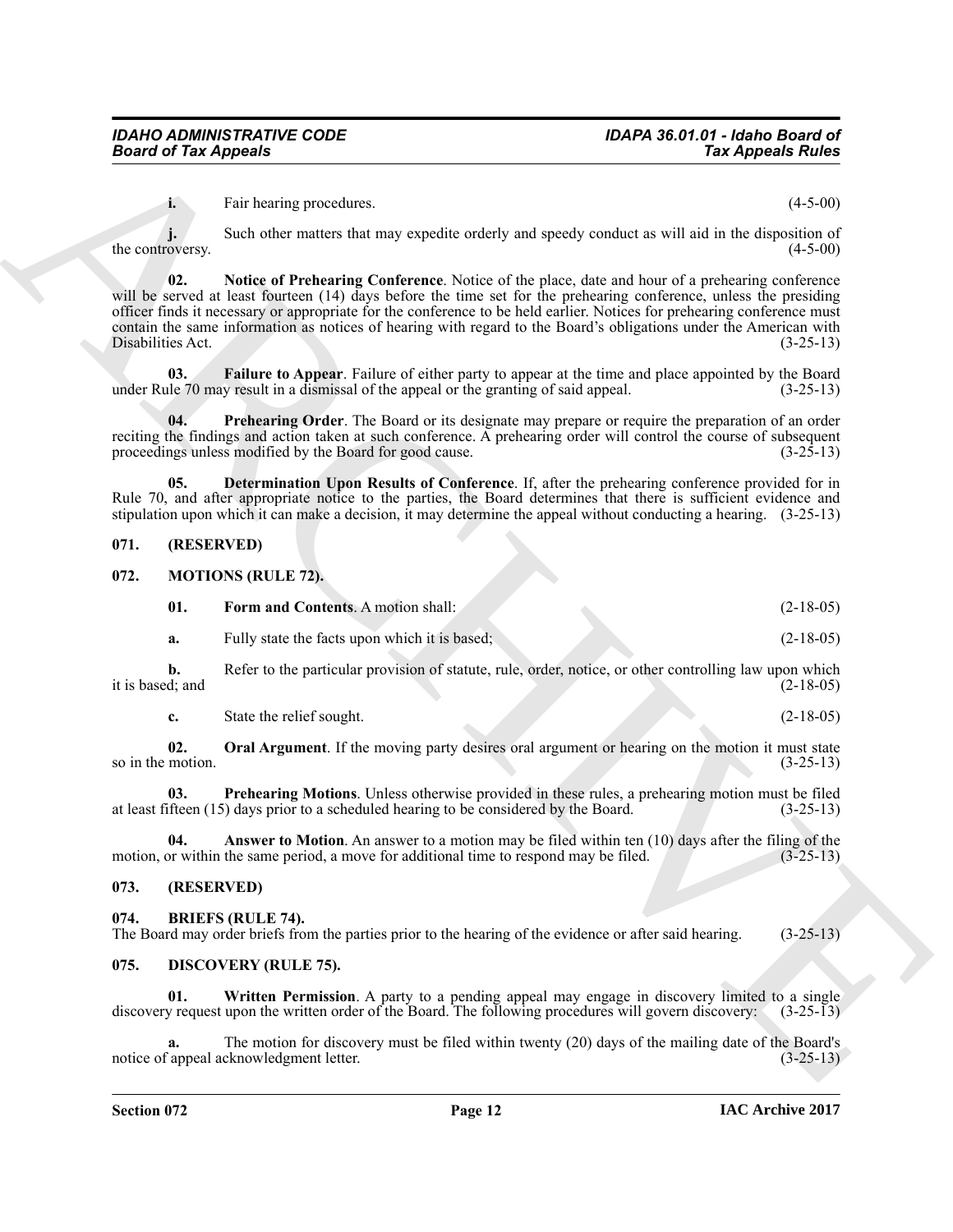**b.** The motion must contain a statement covering in particularity the reasons the discovery is useful to aration of the appeal.  $(3-25-13)$ the preparation of the appeal.

**c.** The motion must be accompanied by a complete copy of the discovery request.  $(3-25-13)$ 

**d.** Discovery must be completed at least ten (10) days prior to the scheduled hearing, unless otherwise over the Board.  $(3-25-13)$ ordered by the Board.

**e.** The Board may deny a discovery motion that does not fully comply with the requirements of this (3-25-13) chapter. (3-25-13)

**Example of Fax Appears Are**  $\sim$  **Fax Appears Are**  $\sim$  **Fax Appears Are**  $\sim$  **Fax Appears Are**  $\sim$  **Fax Appears Are**  $\sim$  **Fax Appears Are**  $\sim$  **Fax Appears Are**  $\sim$  **Fax Appears Are**  $\sim$  **Fax Appears Are**  $\sim$  **Fax Appears Are**  $\sim$ **f.** Discovery responses shall be served simultaneously on all other parties. At the same time, the responding party shall file with the Board a notice stating when and on whom the response was served. The actual contents of discovery responses will not be filed with the Board unless the order so directs. Discovery responses shall be signed by a qualified representative, and in the instance of interrogatory answers, the response shall also be signed by the person answering. Such signatures constitute a certification that the signer has reviewed the responses or answers and attests to their completeness and accuracy. (3-25-13) answers and attests to their completeness and accuracy.

The order compelling discovery may provide that voluminous answers need not be served so long are made available for inspection and copying under reasonable terms. (2-18-05) as the documents are made available for inspection and copying under reasonable terms.

**02. Scope and Method of Discovery: BOE Appeals**. The method of discovery is limited to production requests and written interrogatories. The scope of discovery must pertain to the subject property or any comparable sale or comparable rental. (3-25-13)

<span id="page-12-0"></span>**a.** The scope of discovery also includes the following: (3-25-13)

i. Information or records concerning an appraisal or assessment, a financial statement or related at a completed study or report, and contracts including a sale agreement; (3-25-13) schedule, a completed study or report, and contracts including a sale agreement;

ii. The identity of individuals who will be called to testify as witnesses and a summary of their testimony; and (3-25-13) expected testimony; and

iii. For an exemption appeal, any information or a document relating to the exemption claimed is discoverable. (3-25-13)

**b.** In a valuation case the request for production of documents or written interrogatories is limited to information from the last three (3) years preceding the assessment date unless otherwise specified by the Board. (3-25-13)

**c.** The request for production of documents shall specifically identify each document requested. The request for inspection of land or other property shall be in accordance with the Idaho Rules of Civil Procedure.

 $(2-18-05)$ 

**d.** The Board may limit or expand the scope and method of discovery provided by this rule when it ich action is appropriate in a particular case.  $(3-25-13)$ deems such action is appropriate in a particular case.

#### <span id="page-12-1"></span>**03. Scope and Method of Discovery: STC Appeals**. (3-25-13)

**a.** Production requests, requests for admissions and written interrogatories are permissible methods of discovery. The Board may limit the scope and method of discovery when it deems such action appropriate in a particular case. (3-25-13) particular case.

**b.** A deposition may be taken in accordance with the Idaho Rules of Civil Procedure for any purpose by statute, the Idaho Rules of Civil Procedure, or order of the Board. (3-25-13) allowed by statute, the Idaho Rules of Civil Procedure, or order of the Board.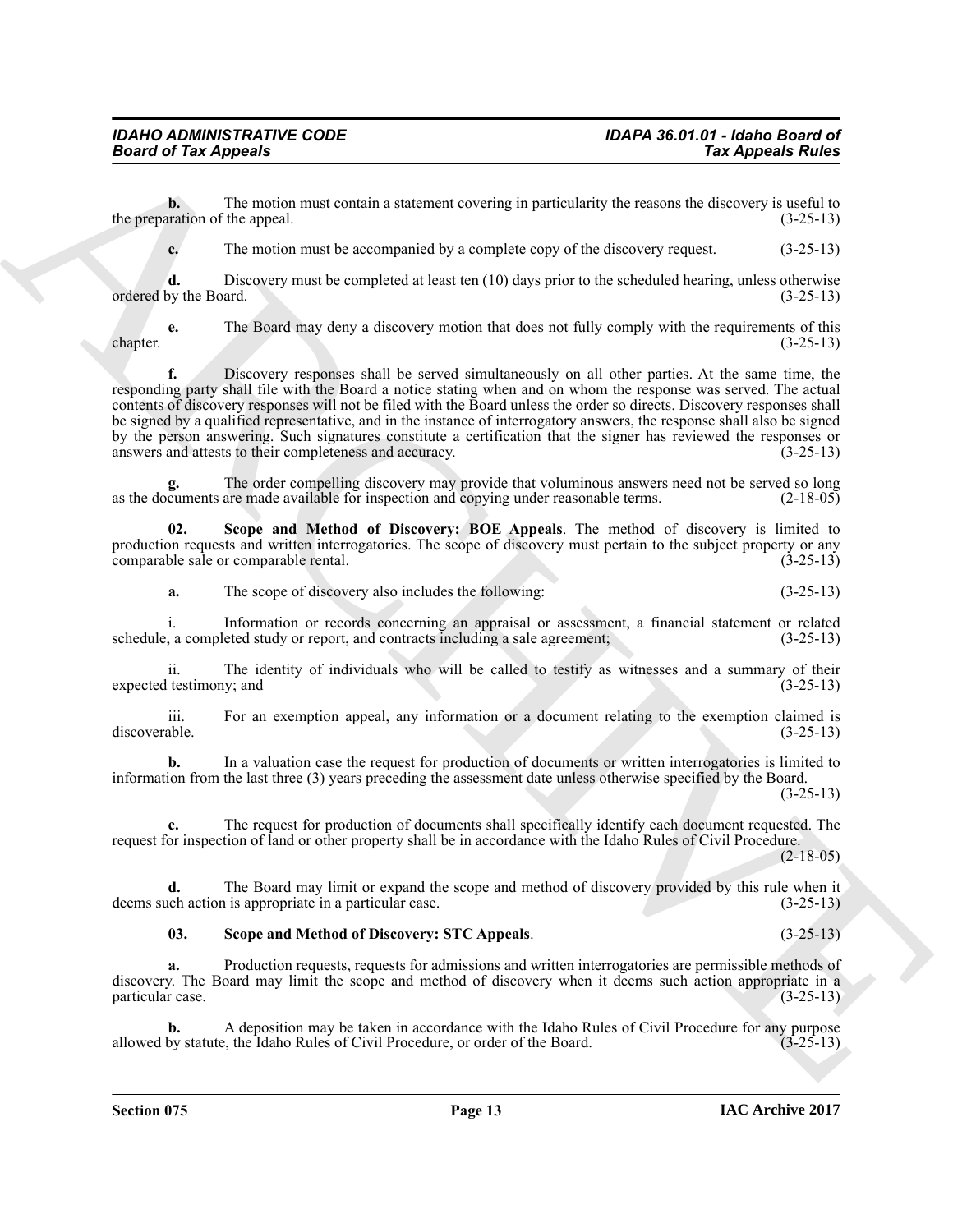**04.** Supplementation of Response. The party responding to a discovery order is under a continuing romptly supplement an earlier response upon the availability of new information. (3-25-13) duty to promptly supplement an earlier response upon the availability of new information.

<span id="page-13-9"></span><span id="page-13-8"></span><span id="page-13-7"></span>**05. Reciprocity – Special Case**. The Board may order additional discovery not provided by this rule.  $(3-25-13)$ 

**06. Sanctions**. Failure to substantially comply with Board ordered discovery in a good faith attempt at full compliance, may result in one or more sanctions up to and including a dismissal or default judgment of the appeals. (3-25-13) appeals.  $(3-25-13)$ 

<span id="page-13-0"></span>**076. -- 084. (RESERVED)**

#### <span id="page-13-10"></span><span id="page-13-1"></span>**085. INTERVENTION (RULE 85).**

**01.** Intervention of Right. Upon written application received fifteen (15) days prior to the hearing of an appeal, anyone shall be permitted to intervene in an appeal when: (3-25-13)

<span id="page-13-11"></span>**a.** A statute confers an unconditional right to intervene; and  $(3-25-13)$ 

**b.** The applicant demonstrates in writing an interest relating to the property or transaction which is the of the action that is not adequately represented by existing parties.  $(3-25-13)$ subject of the action that is not adequately represented by existing parties.

<span id="page-13-12"></span>**c.** The Idaho State Tax Commission may intervene as a matter of right. (3-25-13)

**02.** Permissive Intervention. Upon written application received at least fifteen (15) days prior to the of an appeal a person natural or otherwise may be permitted to intervene: (3-25-13) hearing of an appeal a person natural or otherwise may be permitted to intervene:

**a.** When a statute confers a conditional right to intervene;  $(3-25-13)$ 

**b.** In an appeal brought under Section 63-511, Idaho Code, when an applicant can show in writing that erson aggrieved by the BOE decision:  $(3-25-13)$ he is a person aggrieved by the BOE decision;

**c.** When an applicant's claim or defense and the main action have a question of law or fact in  $\epsilon$  (3-25-13)  $(3-25-13)$ 

**d.** When a party to an action relies for ground of claim or defense upon any statute or executive order administered by a federal or a state governmental officer or agency or upon any regulation, order, requirement or agreement issued or made pursuant to the statute or executive order, the officer or agency may be permitted to intervene in the action. (3-25-13)

**e.** The Board may deny or conditionally grant a petition to intervene for untimely filing that fails to state good cause for the late filing, to prevent disruption or undue delay, due to prejudice to existing parties or undue broadening of the issues, or for other reasons. An intervener who does not file a timely petition is bound by orders and notices earlier entered as a condition of granting the untimely petition.

#### <span id="page-13-2"></span>**086. -- 089. (RESERVED)**

#### <span id="page-13-5"></span><span id="page-13-4"></span><span id="page-13-3"></span>**090. CONSENT AGREEMENT -- DEFINED -- FORM AND CONTENTS (RULE 90).**

**Example in Appendix Constraint of Reporting the Law September 2014 (September 2014 (September 2014 (September 2014 (September 2014 (September 2014 (September 2014 (September 2014 (September 2014 (September 2014 (Septembe 01.** Consent Agreement Defined. An agreement between the taxing authority and another person(s) in which one (1) or more person(s) agree to engage in certain conduct mandated by statute, rule, order, case decision, or other provision of law, or to refrain from engaging in certain conduct prohibited by statute, rule, order, case decision, or other provision of law, is called a "consent agreement." A consent agreement is intended to require compliance with existing law. (3-25-13)

<span id="page-13-6"></span>**02. Requirements**. A consent agreement must: (2-18-05)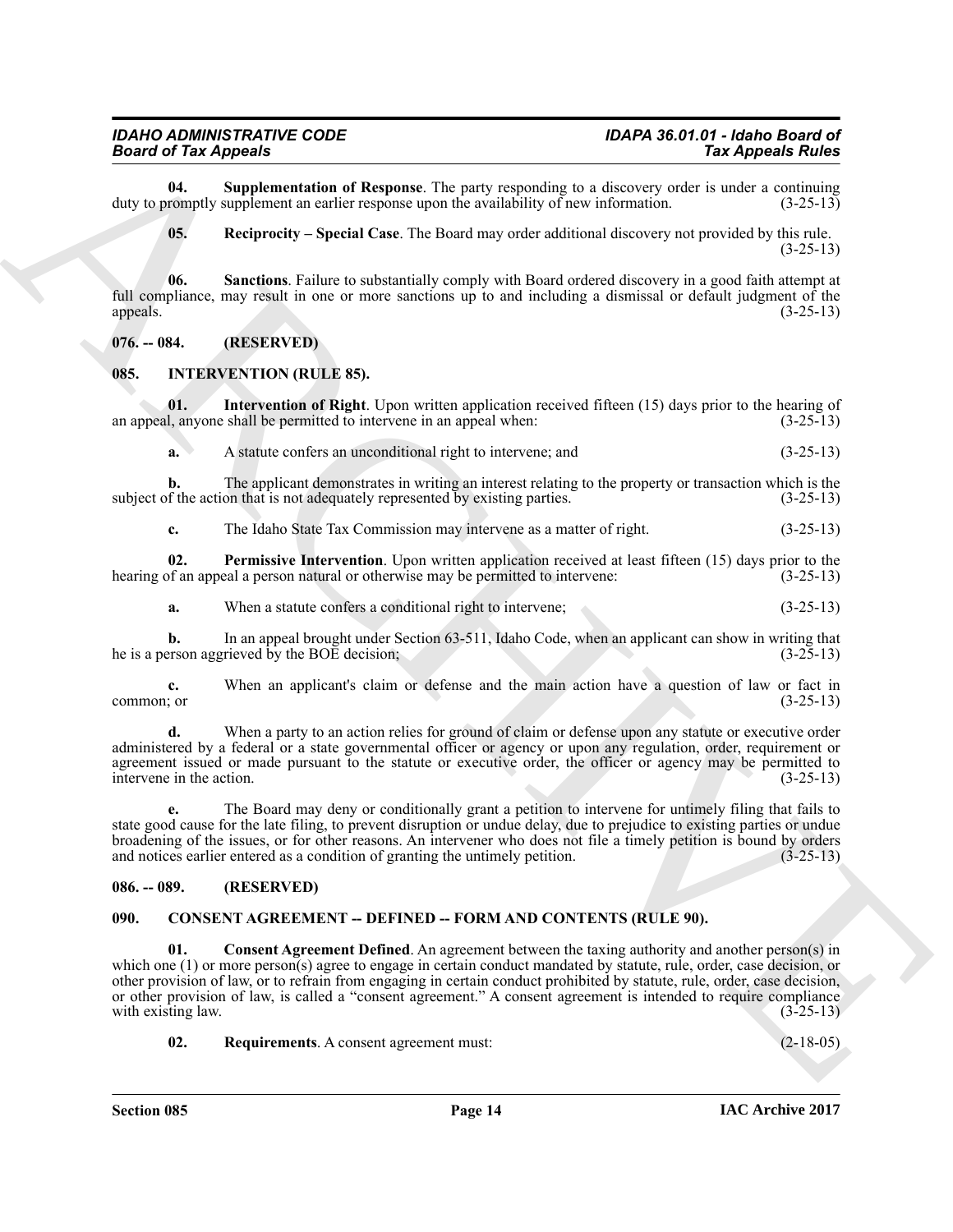# <span id="page-14-3"></span>*Board of Tax Appeals*

# *IDAHO ADMINISTRATIVE CODE IDAPA 36.01.01 - Idaho Board of*

| <b>Board of Tax Appeals</b>      |                                                                                                                                                                                                                                                                                                                                                                                                                        | <b>Tax Appeals Rules</b> |
|----------------------------------|------------------------------------------------------------------------------------------------------------------------------------------------------------------------------------------------------------------------------------------------------------------------------------------------------------------------------------------------------------------------------------------------------------------------|--------------------------|
| a.                               | Recite the parties to the agreement; and                                                                                                                                                                                                                                                                                                                                                                               | $(3-25-13)$              |
| b.                               | Fully state the conduct proscribed or prescribed by the consent agreement.                                                                                                                                                                                                                                                                                                                                             | $(2-18-05)$              |
| 03.                              | Additional. In addition, a consent agreement may:                                                                                                                                                                                                                                                                                                                                                                      | $(2-18-05)$              |
| a.                               | Recite the consequences of failure to abide by the agreement;                                                                                                                                                                                                                                                                                                                                                          | $(2-18-05)$              |
| b.                               | Provide for payment of civil or administrative penalties authorized by law;                                                                                                                                                                                                                                                                                                                                            | $(2-18-05)$              |
| c.                               | Provide for loss of rights, licenses, awards or authority;                                                                                                                                                                                                                                                                                                                                                             | $(2-18-05)$              |
| d.                               | Provide for other consequences as agreed to by the parties; and                                                                                                                                                                                                                                                                                                                                                        | $(2-18-05)$              |
| e.                               | Provide that the parties waive all further procedural rights, including hearing and consultation with<br>counsel, with regard to enforcement of the consent agreement.                                                                                                                                                                                                                                                 | $(3-25-13)$              |
| $091. - 099.$                    | (RESERVED)                                                                                                                                                                                                                                                                                                                                                                                                             |                          |
| <b>100.</b>                      | <b>FAIR HEARING (RULE 100).</b>                                                                                                                                                                                                                                                                                                                                                                                        |                          |
| 01.<br>evidence and argument.    | Hearing Opportunity. In any case appealed to the Board, all parties shall be afforded an<br>opportunity for a fair hearing after notice of hearing is provided. Opportunity shall be afforded all parties to present                                                                                                                                                                                                   | $(4-5-00)$               |
| 02.                              | <b>Purpose of Hearing</b> . The Board's goal in conducting hearings shall be the acquisition of sufficient,<br>accurate evidence to support a fair and just determination of the issues involved in the appeal.                                                                                                                                                                                                        | $(2-18-05)$              |
| 03.<br>the date set for hearing. | Notice of Hearing -- Mailing. A notice of hearing shall be mailed at least twenty (20) days before                                                                                                                                                                                                                                                                                                                     | $(3-25-13)$              |
| 04.<br>their position.           | Setting of Hearing. Where a hearing is deemed necessary by the Board, the Board will schedule a<br>reasonably convenient time and place where each party may appear and offer evidence and argument in support of                                                                                                                                                                                                      | $(3-25-13)$              |
| 05.                              | Telephonic Hearing. The Board may conduct a telephonic hearing wherein each participant in the<br>hearing has an opportunity to participate in the entire hearing.                                                                                                                                                                                                                                                     | $(3-25-13)$              |
| 06.                              | Notice of Hearing -- Contents. The notice of hearing shall include:                                                                                                                                                                                                                                                                                                                                                    | $(2-18-05)$              |
| a.                               | A statement of the place, date, and time of the hearing;                                                                                                                                                                                                                                                                                                                                                               | $(3-25-13)$              |
| b.                               | A statement of the legal authority under which the hearing is to be held;                                                                                                                                                                                                                                                                                                                                              | $(3-25-13)$              |
| c.                               | A reference to the particular sections of statute or rule concerning the conduct of the hearing;                                                                                                                                                                                                                                                                                                                       | $(3-25-13)$              |
| d.                               | The name of the hearing officer who is scheduled to conduct the hearing; and                                                                                                                                                                                                                                                                                                                                           | $(3-25-13)$              |
| e.                               | A short and simple statement of the matters asserted or the issues involved.                                                                                                                                                                                                                                                                                                                                           | $(3-25-13)$              |
| 07.                              | <b>Conference or Recess</b> . The presiding officer may convene the parties before hearing or recess the<br>hearing to discuss formulation of issues, admissions of fact or identification of documents to avoid unnecessary<br>proof, exchange of documents, exhibits or prepared testimony, limitation of witnesses, establishment of order of<br>procedure, and other matters that may expedite an orderly hearing. | $(3-25-13)$              |
|                                  |                                                                                                                                                                                                                                                                                                                                                                                                                        |                          |

#### <span id="page-14-0"></span>**091. -- 099. (RESERVED)**

#### <span id="page-14-10"></span><span id="page-14-9"></span><span id="page-14-7"></span><span id="page-14-5"></span><span id="page-14-1"></span>**100. FAIR HEARING (RULE 100).**

<span id="page-14-12"></span><span id="page-14-11"></span><span id="page-14-8"></span>

| 06.            | Notice of Hearing -- Contents. The notice of hearing shall include:                              | $(2-18-05)$ |
|----------------|--------------------------------------------------------------------------------------------------|-------------|
| а.             | A statement of the place, date, and time of the hearing;                                         | $(3-25-13)$ |
| $\mathbf{b}$ . | A statement of the legal authority under which the hearing is to be held;                        | $(3-25-13)$ |
| c.             | A reference to the particular sections of statute or rule concerning the conduct of the hearing; |             |

- **d.** The name of the hearing officer who is scheduled to conduct the hearing; and  $(3-25-13)$
- 
- <span id="page-14-6"></span>**e.** A short and simple statement of the matters asserted or the issues involved.  $(3-25-13)$

#### <span id="page-14-4"></span><span id="page-14-2"></span>**101. FAILURE TO APPEAR (RULE 101).**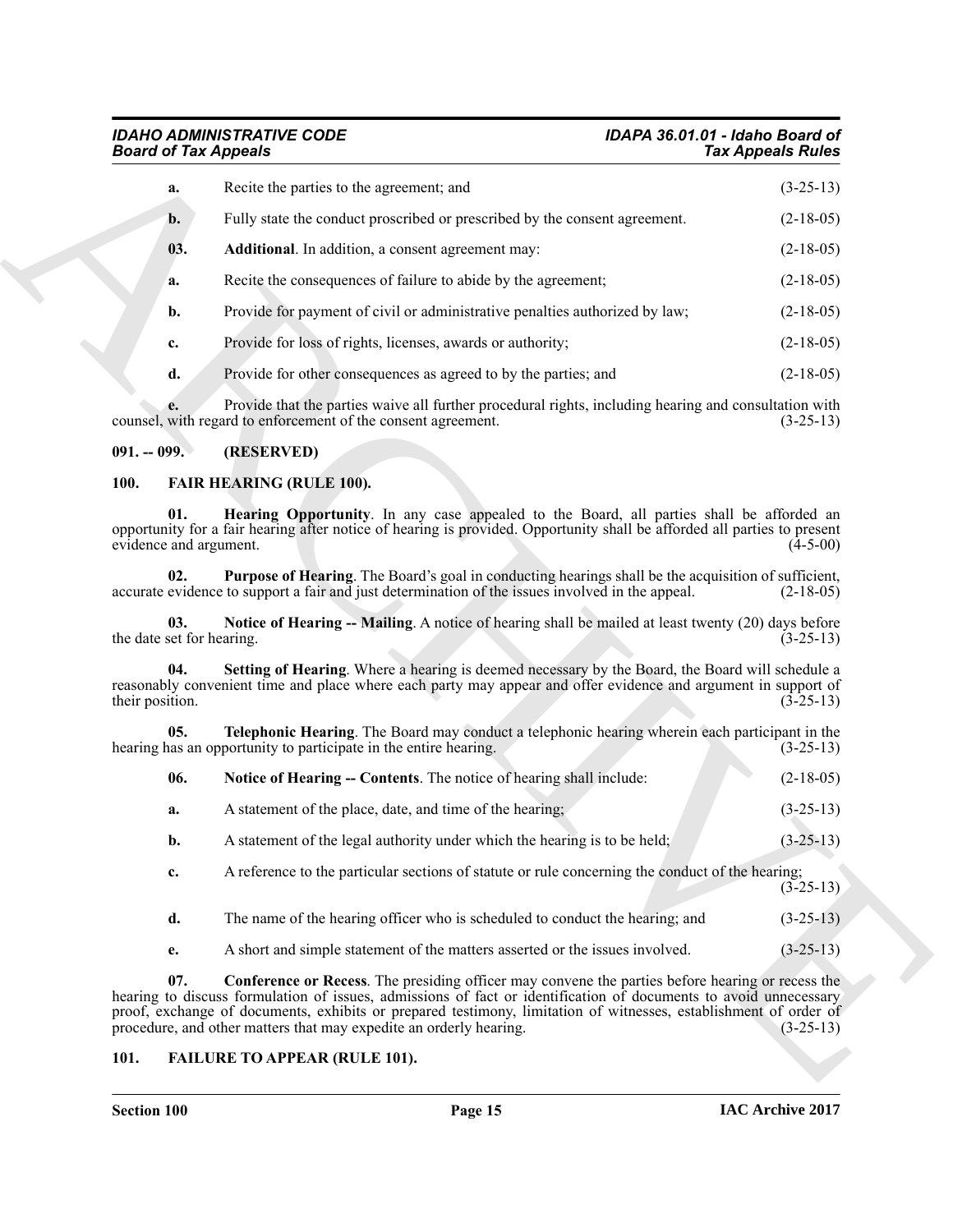<span id="page-15-8"></span>**01. Default or Dismissal**. Failure of either party to appear at the time and place appointed by the Board lit in a dismissal of that appeal or of the granting of the appeal. (4-5-00) may result in a dismissal of that appeal or of the granting of the appeal.

<span id="page-15-9"></span>**02. Setting Aside**. Within ten (10) days after service of a default or dismissal order, the party against whom the order was entered may file a written objection requesting the order be vacated and stating the specific grounds relied upon. The objection must be served on all other parties in accordance with the requirements of this chapter. The Board may, for good cause, set aside an entry of dismissal, default, or final order. (3-25-13)

<span id="page-15-10"></span>**Waiver of Appearance**. Upon written stipulation of both parties that no facts are at issue, an appeal may be submitted to the Board with or without oral argument. However, the Board in its discretion may require appearance for argument or presentation of evidence. (3-25-13) require appearance for argument or presentation of evidence.

#### <span id="page-15-16"></span><span id="page-15-0"></span>**102. WITHDRAWAL (RULE 102).**

An appellant may withdraw the notice of appeal in writing, by fax filing, or on the record at hearing. (3-25-13)

#### <span id="page-15-1"></span>**103. (RESERVED)**

#### <span id="page-15-5"></span><span id="page-15-4"></span><span id="page-15-2"></span>**104. ALTERNATIVE DISPUTE RESOLUTION (RULE 104).**

For all photos of the solution of College and the solution of the solution of the solution of the solution of the solution of the solution of the solution of the solution of the solution of the solution of the solution of **01. Alternative Resolution**. The Idaho Legislature encourages informal means of alternative dispute resolution (ADR). Before the Board, the means of ADR include, but are not limited to, settlement negotiations, mediation, fact-finding, minitrials, and arbitration, or any combination of these. These alternatives can frequently lead to a more creative, efficient and sensible outcome than may be attained under formal contested case procedures. The Board may use ADR for the resolution of issues in controversy if the Board finds that such a proceeding is appropriate.  $(3-25-13)$ appropriate. (3-25-13)

<span id="page-15-7"></span>**02. Neutral**. When ADR is used for all or a portion of a contested case, the Board may provide a neutral to assist the parties in resolving their disputed issues. The neutral may be an employee of the Board or any other individual who is acceptable to the parties to the proceeding. A neutral shall have no official, financial, or personal conflict of interest with respect to the issues in controversy, unless such interest is disclosed in writing to all parties and all parties agree that the neutral may serve.  $(3-25-13)$ parties and all parties agree that the neutral may serve.

<span id="page-15-6"></span>**03. Confidentiality**. Communications in an ADR proceeding shall not be disclosed by the neutral or by any party to the proceeding unless all parties to the proceeding consent in writing, the communication has already been made public, or the communication is required by court order, statute or rule to be made public. (2-18 been made public, or the communication is required by court order, statute or rule to be made public.

#### <span id="page-15-11"></span><span id="page-15-3"></span>105. INFORMAL DISPOSITION -- SETTLEMENT (RULE 105).

Any action may be dismissed by the Board by stipulation, agreed written settlement, consent order, or default. For good cause shown and upon written motion made within ten (10) days of entry of a Board order, the Board may set aside such entry, judgment, or order. (2-18-05) aside such entry, judgment, or order.

<span id="page-15-14"></span>**01. Formalizing Agreements**. An agreement by the parties may be put on the record or may be to writing and filed with the Board. (3-25-13) reduced to writing and filed with the Board.

<span id="page-15-12"></span>**02. Confidentiality**. Settlement negotiations in a contested case are confidential, unless all participants to the negotiation agree to the contrary in writing. Facts disclosed, offers made and all other aspects of negotiation (except agreements reached) in settlement negotiations are not part of the record. (3-25-13)

<span id="page-15-15"></span>**Settlement Inquiry**. Through notice or through an order made on the record the Board may inquire of the parties whether settlement negotiations are in progress or are contemplated, or may invite settlement of an entire proceeding or a certain issue. (3-25-13)

<span id="page-15-13"></span>**04. Consideration of Settlement**. A settlement must be reviewed under this rule. When a settlement is presented, the Board will prescribe procedures appropriate to the nature of the settlement to consider the settlement. The Board may convene an evidentiary hearing to consider the reasonableness of the settlement and whether acceptance of the settlement is consistent with the Board's charge under the law. (3-25-13)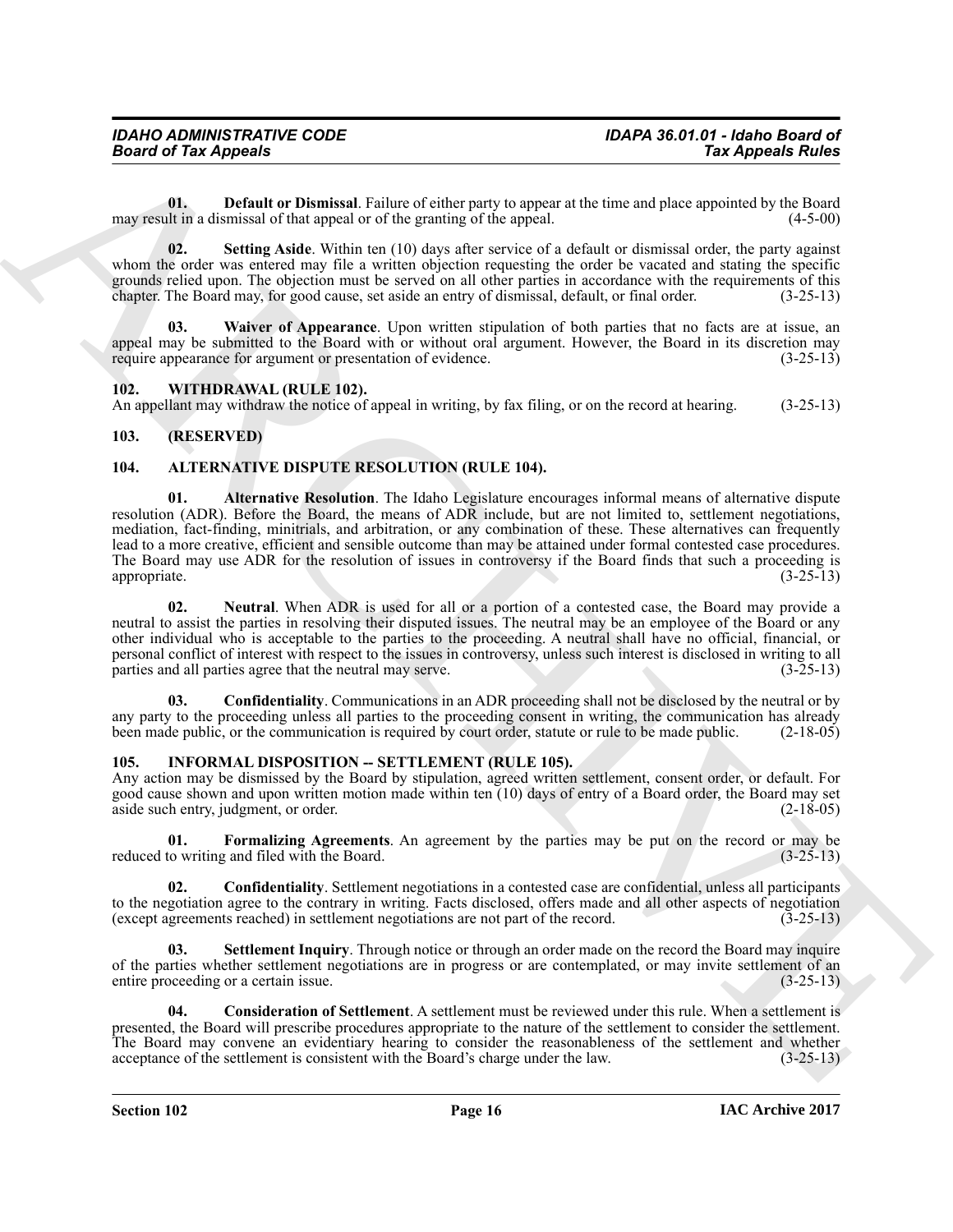#### <span id="page-16-9"></span><span id="page-16-8"></span><span id="page-16-7"></span><span id="page-16-6"></span><span id="page-16-4"></span><span id="page-16-3"></span><span id="page-16-2"></span><span id="page-16-0"></span>**106. PRESIDING OFFICER (RULE 106).**

#### <span id="page-16-17"></span><span id="page-16-16"></span><span id="page-16-15"></span><span id="page-16-14"></span><span id="page-16-13"></span><span id="page-16-12"></span><span id="page-16-11"></span><span id="page-16-10"></span><span id="page-16-5"></span><span id="page-16-1"></span>**107. PROCEDURE AND TESTIMONY (RULE 107).**

| <b>Board of Tax Appeals</b>   |                                                                                                                                                                                                                                                                                                                                                                                                                                                                             | <b>Tax Appeals Rules</b> |
|-------------------------------|-----------------------------------------------------------------------------------------------------------------------------------------------------------------------------------------------------------------------------------------------------------------------------------------------------------------------------------------------------------------------------------------------------------------------------------------------------------------------------|--------------------------|
| 05.                           | Burden of Proof. Proponents of a proposed settlement carry the burden of showing that the<br>settlement is in accordance with the law.                                                                                                                                                                                                                                                                                                                                      | $(3-25-13)$              |
| 06.                           | Settlement Not Binding. The Board is not bound by settlement agreements that are not<br>unanimously accepted by all parties or that have significant implications for persons not parties.                                                                                                                                                                                                                                                                                  | $(3-25-13)$              |
| 106.                          | PRESIDING OFFICER (RULE 106).<br>Any member of the Board or assigned hearing officer may preside at the hearing and shall have power to: (3-25-13)                                                                                                                                                                                                                                                                                                                          |                          |
| 01.                           | <b>Oath or Affirmation.</b> Administer oaths or affirmations, call a party or other person present at<br>hearing as a witness, examine witnesses and receive evidence;                                                                                                                                                                                                                                                                                                      | $(4-5-00)$               |
| 02.                           | <b>Depositions</b> . Take or cause depositions to be taken;                                                                                                                                                                                                                                                                                                                                                                                                                 | $(7-1-93)$               |
| 03.                           | <b>Hearing.</b> Regulate the course of the hearing and maintain an orderly proceeding;                                                                                                                                                                                                                                                                                                                                                                                      | $(4-5-00)$               |
| 04.                           | Motions. Dispose of the procedural requests, motions or similar matters;                                                                                                                                                                                                                                                                                                                                                                                                    | $(7-1-93)$               |
| 05.<br>majority of the Board; | <b>Certification by Board.</b> Make decisions or proposals for decisions subject to certification by a                                                                                                                                                                                                                                                                                                                                                                      | $(3-25-13)$              |
| 06.<br>of the Board; and      | <b>Official Record</b> . Develop a full and accurate record and certify the record of said appeal on behalf                                                                                                                                                                                                                                                                                                                                                                 | $(3-25-13)$              |
| 07.                           | Other Action. Take any other appropriate action reasonable under the circumstances.                                                                                                                                                                                                                                                                                                                                                                                         | $(4-5-00)$               |
| 107.                          | PROCEDURE AND TESTIMONY (RULE 107).                                                                                                                                                                                                                                                                                                                                                                                                                                         |                          |
| 01.                           | <b>Preliminary Procedure</b> . The presiding officer shall call the proceeding for hearing and proceed to<br>take the appearances and act upon any pending motion. Parties may then make opening statements.                                                                                                                                                                                                                                                                | $(3-25-13)$              |
| 02.                           | Testimony. All testimony, except matters noticed officially or entered by stipulation at hearings or<br>prehearing conference, shall be taken only on oath or affirmation.                                                                                                                                                                                                                                                                                                  | $(3-25-13)$              |
| 03.<br>provided.              | Order of Procedure. The appellant shall present first with the respondent and any intervenor then<br>presenting. Parties may then make closing statements in the same order as the presentation of evidence. The presiding<br>officer may require the submission of briefs in addition to, or in lieu of, closing arguments. A maximum of two $(2)$<br>weeks shall be allowed to submit these briefs. The presiding officer may prescribe a different procedure than herein | $(3-25-13)$              |
| 04.                           | <b>Presentation of Evidence.</b> Evidence may be presented in the following order:                                                                                                                                                                                                                                                                                                                                                                                          | $(4 - 5 - 00)$           |
| a.                            | Evidence is presented by appellant.                                                                                                                                                                                                                                                                                                                                                                                                                                         | $(4 - 5 - 00)$           |
| b.                            | Evidence is presented by any intervening or opposing party.                                                                                                                                                                                                                                                                                                                                                                                                                 | $(4-5-00)$               |
| c.                            | Rebuttal evidence is presented by appellant.                                                                                                                                                                                                                                                                                                                                                                                                                                | $(4-5-00)$               |
| d.                            | Surrebuttal evidence is presented by any intervening or opposing party.                                                                                                                                                                                                                                                                                                                                                                                                     | $(4-5-00)$               |
| 05.<br>be conducted:          | <b>Examination of Witness.</b> With regard to any witness who testifies, the following examination may                                                                                                                                                                                                                                                                                                                                                                      | $(3-25-13)$              |
| a.                            | Direct examination by the party who called the witness.                                                                                                                                                                                                                                                                                                                                                                                                                     | $(3-25-13)$              |
| b.                            | Cross-examination by any intervening or opposing party.                                                                                                                                                                                                                                                                                                                                                                                                                     | $(4-5-00)$               |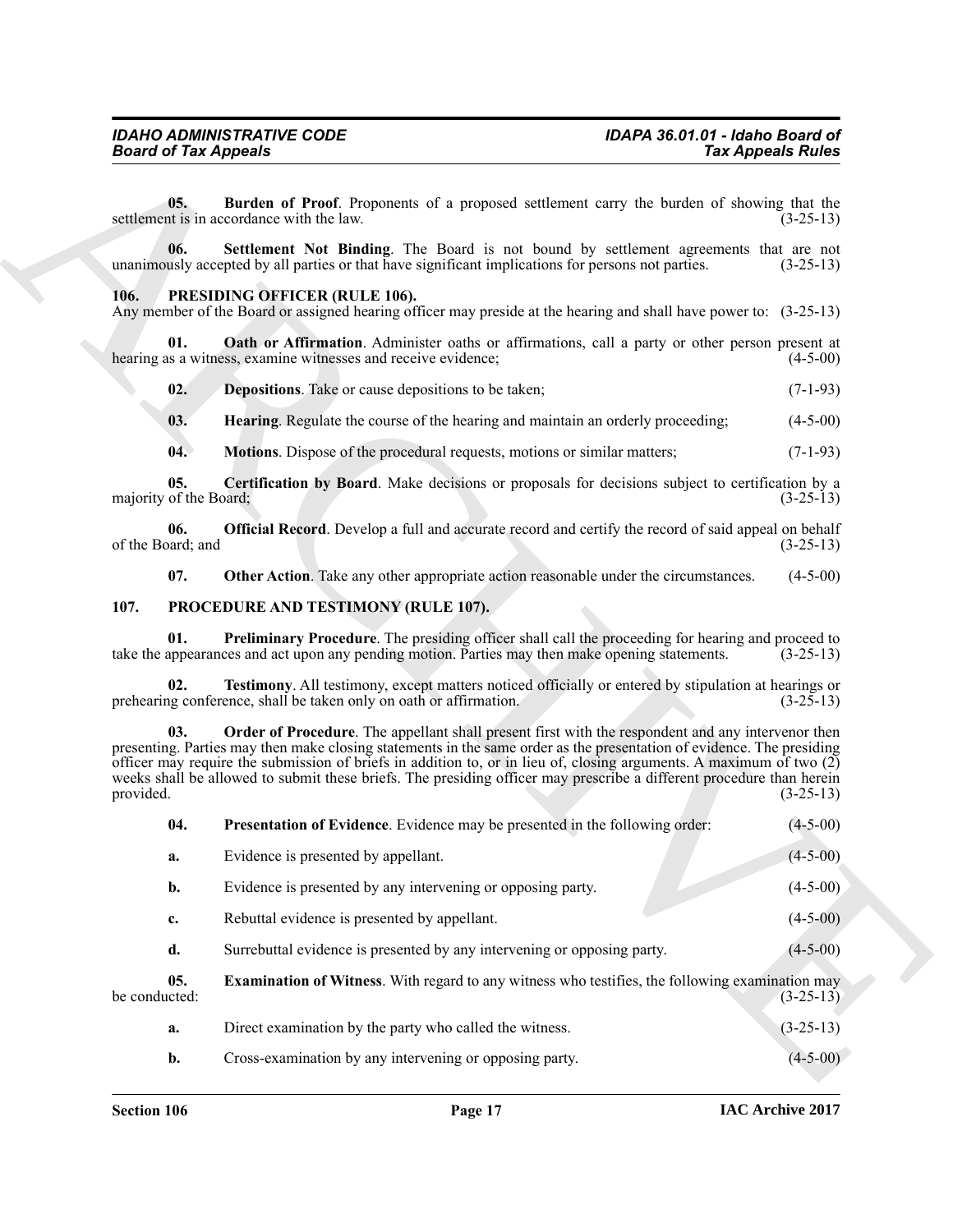| $c_{\cdot}$ | Redirect examination by the party who called the witness. | $(4-5-00)$  |
|-------------|-----------------------------------------------------------|-------------|
| d.          | Recross-examination by any intervening or opposing party. | $(4-5-00)$  |
| e.          | Examination by the Board.                                 | $(3-25-13)$ |

#### <span id="page-17-0"></span>**108. -- 109. (RESERVED)**

#### <span id="page-17-17"></span><span id="page-17-1"></span>**110. STIPULATIONS (RULE 110).**

With the approval of the presiding officer the parties may stipulate as to any fact at issue. The stipulation may be filed, or offered through an exhibit or by oral statement shown upon the hearing record. Any such stipulation shall be binding upon all parties so stipulating and may be regarded by the Board as evidence. The Board, however, may require evidence of the facts stipulated, notwithstanding the stipulation. (3-25-13) require evidence of the facts stipulated, notwithstanding the stipulation.

#### <span id="page-17-7"></span><span id="page-17-2"></span>**111. CONTINUANCE (RULE 111).**

<span id="page-17-9"></span>**01. Continuances**. A continuance may be ordered by the Board upon filing of a timely and written motion containing the stipulated agreement and signature of all parties to the appeal. For a scheduled hearing, timely shall mean at least fifteen (15) days prior to hearing. The motion shall clearly and convincingly show good cause and contain the specific time extension requested. (3-25-13)

<span id="page-17-8"></span>**02. Consideration**. Continuances shall be generally disfavored by the Board. The Board shall grant, or require on its own initiative, a continuance only when unusual and highly pressing circumstances are present. In no instance shall an extension cause a delay in proceedings for more than three (3) months. In no instance shall a second continuance be granted.

#### <span id="page-17-3"></span>**112. -- 114. (RESERVED)**

#### <span id="page-17-10"></span><span id="page-17-4"></span>**115. OFFICIAL NOTICE (RULE 115).**

The Board may take official notice of judicially cognizable facts. In addition, the Board may take notice of general, technical, financial, or scientific facts within the Board's specialized knowledge. Parties shall be notified either before or during the hearing of the material noticed. Parties shall be given a reasonable opportunity to object, review, examine, and rebut or contest the information sought to be noticed. (3-25-13)

#### <span id="page-17-11"></span><span id="page-17-5"></span>**116. OPEN HEARINGS AND CLOSED DELIBERATIONS (RULE 116).**

<span id="page-17-13"></span>**01. Public Hearings**. All hearings conducted by the Board shall be open to the public except where confidential evidence is being taken under a protective order. (4-5-00)

<span id="page-17-12"></span>**02. Closed Deliberations**. After hearing and the close of the record, the Board may recess to closed deliberations for the limited purpose of deciding the matter before it. (4-5-00)

#### <span id="page-17-16"></span><span id="page-17-14"></span><span id="page-17-6"></span>**117. RULES OF EVIDENCE (RULE 117).**

**Solution Appeals** (a) (4-1 or Appeals (a) (4-1 or Appeals (a) (4-1 or Appeals Roles<br>
Conclusion communication by the party value conclusion and the values (4-1 or Appeals Roles<br>
Conclusion and the state of the state of t **01. Evidence, Admissibility and Evaluation**. Evidence should be taken by the Board to assist the parties' development of the record, not excluded to frustrate that development. The presiding officer is not bound by the Idaho Rules of Evidence. No informality in any proceeding or in the manner of taking testimony invalidates any evidence. The presiding officer, with or without objection, may exclude evidence that is irrelevant, immaterial, unduly repetitious, or inadmissible on constitutional or statutory grounds, or on the basis of any evidentiary privilege provided by statute or recognized in the courts of Idaho. The Board shall give effect to rules of privilege recognized by law. All other evidence may be admitted if it is of a type commonly relied upon by prudent persons in the conduct of serious affairs. When proceedings will be expedited and the interests of the parties will not be substantially prejudiced, any part of the evidence may be received in written form. The Board's experience, technical competence and specialized knowledge may be used in evaluation of the evidence. (2-18-05) and specialized knowledge may be used in evaluation of the evidence.

<span id="page-17-15"></span>**02. Documentary Evidence**. Upon request, parties shall be given an opportunity to compare the copy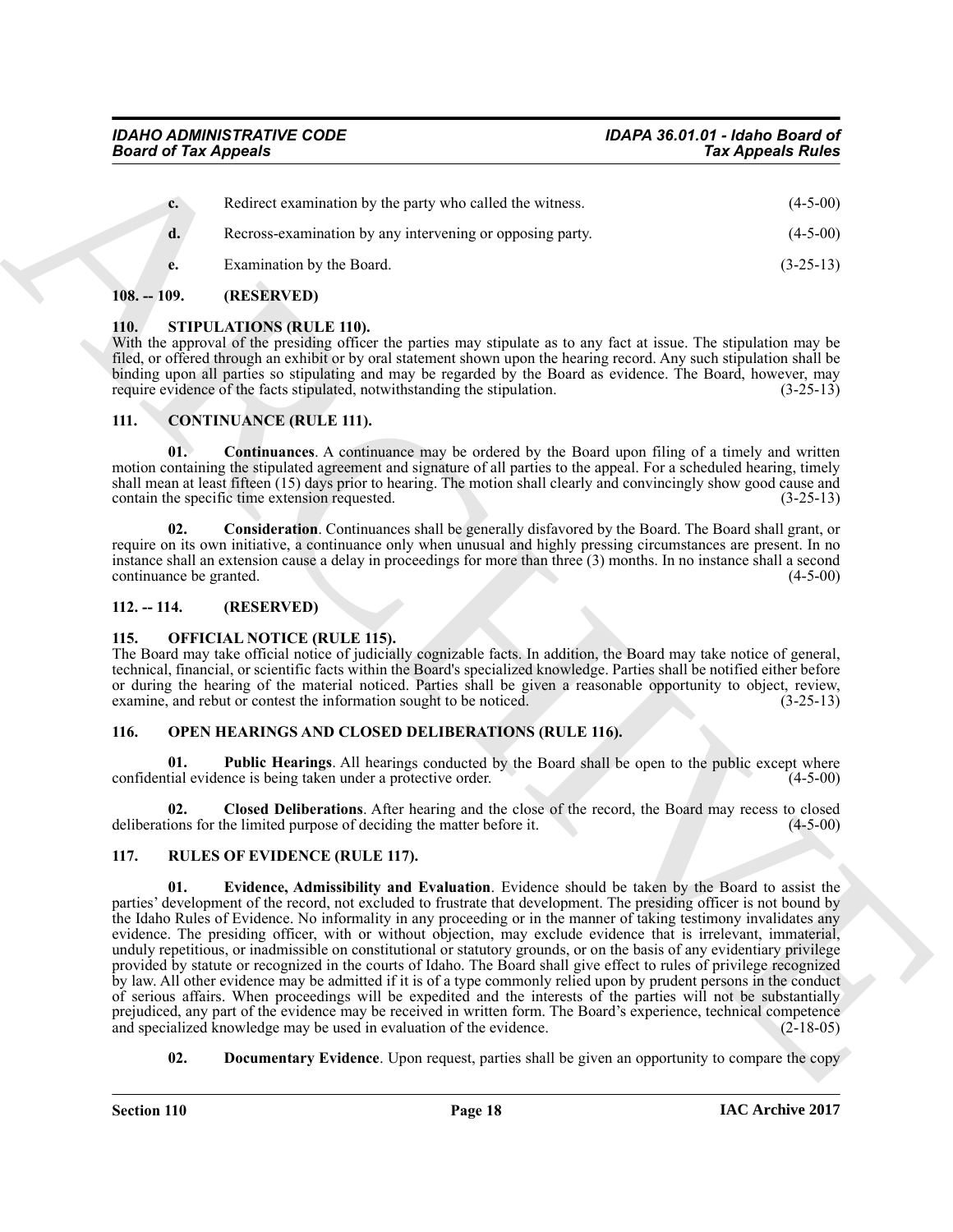#### *IDAHO ADMINISTRATIVE CODE IDAPA 36.01.01 - Idaho Board of Board of Tax Appeals*

with the whole of the original document. Filing of a document does not signify its receipt in evidence, and only those documents which have been received in evidence shall be considered as evidence in the official record of the case.  $(2-18-05)$ 

<span id="page-18-16"></span><span id="page-18-13"></span><span id="page-18-10"></span>**03. Depositions**. A deposition may be offered into evidence. (2-18-05)

**04. Prepared Testimony**. The presiding officer may order a witness's prepared testimony previously distributed to all parties be included in the record of hearing as if read. Admissibility of prepared testimony is subject to the standards expressed in this rule. (2-18-05)

<span id="page-18-11"></span>**05. Objections and Exceptions**. Where objections are made to the admission or exclusion of evidence, the grounds relied upon shall be stated briefly at the time of objection and before the start of closing statements.<br>Formal exceptions to rulings are unnecessary and need not be taken. (3-25-13) Formal exceptions to rulings are unnecessary and need not be taken.

**Solution** of the *ARCHIV* CHIRE and the state of the state of the state of the state of the state of the state of the state of the state of the state of the state of the state of the state of the state of the state of th **06. Evidentiary Rulings**. The presiding officer shall rule on the admissibility of all evidence and may grant exceptions to the requirements of this rule in the interest of justice. Such rulings may be reviewed by the Board in determining the matter on its merits. Any evidence ruling may be deferred to the entire Board by the presiding officer or taken under advisement. The presiding officer may receive evidence subject to a motion to strike at the conclusion of the hearing. (2-18-05) (2-18-05)

<span id="page-18-14"></span>**07. Offer of Proof**. An Offer of Proof for the record shall consist of a statement of the substance of the evidence to which objection has been sustained. In any event where the presiding officer rules evidence inadmissible, the party seeking to introduce such evidence must make an Offer of Proof to have such evidence considered by the<br>(3-25-13)  $Board.$  (3-25-13)

<span id="page-18-12"></span>**08. Failure to Produce Evidence -- Adverse Inference**. The Board may draw an adverse inference when a party or witness fails to produce requested evidence which is reasonably in the party or witness's control. (2-18-05)

**09.** Post-Hearing Evidence. Unless allowed by the presiding officer, no post-hearing evidence will be accepted.  $(3-25-13)$ accepted. (3-25-13)

#### <span id="page-18-0"></span>**118. EXHIBIT (RULE 118).**

<span id="page-18-15"></span><span id="page-18-6"></span><span id="page-18-4"></span>**01. Custody**. The Board shall keep all original exhibits unless otherwise provided by law. (3-25-13)

<span id="page-18-8"></span><span id="page-18-7"></span><span id="page-18-5"></span>**02. Marking**. Exhibits will be marked to indicate the sponsoring and offering party. (3-25-13)

**03. Form**. An exhibit prepared for hearing should be typed or printed on eight and one-half inch (8 1/ 2") by eleven inch (11") white paper, except a map, chart, photograph or non-documentary exhibit may be introduced on the size or kind of medium customarily used for them. on the size or kind of medium customarily used for them.

**04. Copies**. A copy of each documentary exhibit must be furnished to each party present and to the presiding officer, except for unusually bulky or voluminous exhibits that have previously been made available for the parties' inspection. Copies must be of good quality. (2-18-05) parties' inspection. Copies must be of good quality.

<span id="page-18-9"></span>**05. Objection**. An exhibit identified at hearing is subject to appropriate and timely objection before the start of closing statements. A presented exhibit to which no objection is made is automatically admitted into evidence without motion. (3-25-13) without motion.

#### <span id="page-18-3"></span><span id="page-18-1"></span>**119. -- 124. (RESERVED)**

#### <span id="page-18-2"></span>**125. CONFIDENTIALITY -- PROTECTIVE ORDERS (RULE 125).**

The decisions and official records in appeals before the Board are public records and will be disclosed unless otherwise provided by Title 74, Chapter 1, Idaho Code, or when a protective order, consistent with Title 74, Chapter 1, Idaho Code, is issued. A party may file a motion for a protective order showing good cause why specific information should remain confidential. The motion must include a sworn affidavit as to the truthfulness of the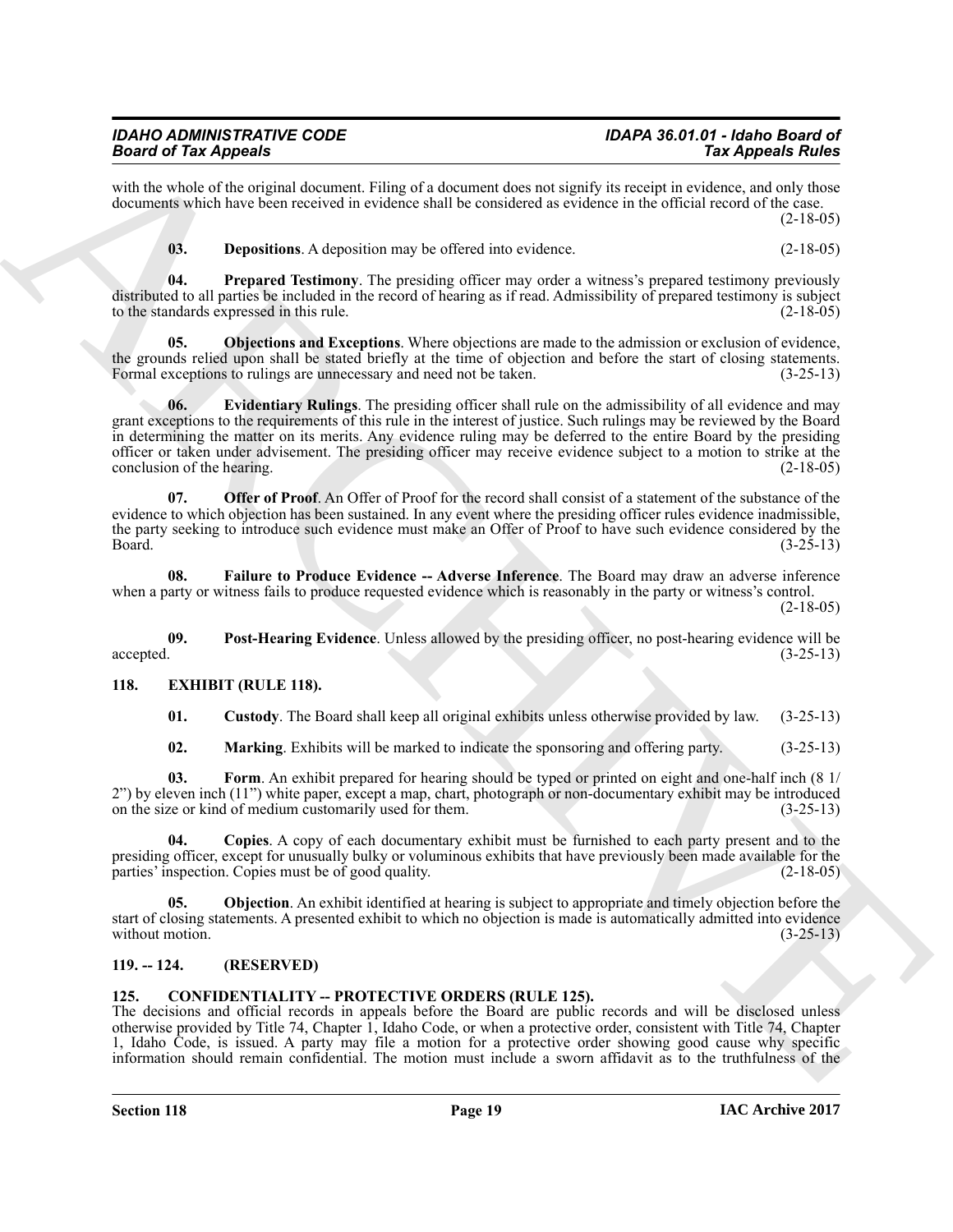contents. If another party opposes the request, that party must file a written objection within ten (10) days. The motion for protective order must be filed within twenty (20) days of the mailing date of the Board's notice of appeal<br>(3-25-13) acknowledgement letter.

### <span id="page-19-0"></span>**126. -- 134. (RESERVED)**

#### <span id="page-19-19"></span><span id="page-19-1"></span>**135. SCOPE OF APPEAL IN AD VALOREM CASE (RULE 135).**

In an appeal brought under Section 63-511, Idaho Code, where the appellant challenges only the value or exempt status upon either the land or the improvements on the land, the Board shall have jurisdiction to determine the value or exempt status over the entire property. The Board shall have the power to increase or decrease the value of property in a market value appeal. If the Board finds that a property classification is in error, it shall determine the correct classification. (3-25-13) correct classification.

#### <span id="page-19-2"></span>**136. -- 139. (RESERVED)**

#### <span id="page-19-6"></span><span id="page-19-3"></span>**140. DECISIONS AND ORDERS (RULE 140).**

<span id="page-19-12"></span>**Submission for a Decision**. The proceeding shall stand submitted for decision by the Board after the record is closed by the presiding officer or as otherwise prescribed by the Board. (3-25-13)

**02.** Proposed Orders. Prior to a final decision on the merits the Board may request proposed findings nd conclusions of law from each party. of fact and conclusions of law from each party.

<span id="page-19-10"></span><span id="page-19-8"></span>**03. Decisions Dicta**. A member who dissents or concurs may state their reasons. (3-25-13)

<span id="page-19-9"></span>**04.** Notice. Parties' representatives shall be notified by mail of any final decision or order. (3-25-13)

<span id="page-19-11"></span><span id="page-19-7"></span>**05. Public Inspection**. Decisions and orders of the Board shall be open to public inspection. (7-1-93)

**06. Decision of Board**. A decision of the Board will be based on the official record for the case. When no dispute of fact exists, the decision will be based on conclusions of law made by the Board. The Board shall hear and determine appeals as de novo proceedings. Decisions shall contain separately stated findings of fact and conclusions of law upon which the Board's determination is based. (2-18-05) conclusions of law upon which the Board's determination is based.

#### <span id="page-19-4"></span>**141. -- 144. (RESERVED)**

#### <span id="page-19-18"></span><span id="page-19-13"></span><span id="page-19-5"></span>145. RECONSIDERATION -- REHEARING (RULE 145).

ARCHIVE **01. Time for Filing and Service**. A party adversely affected by a final decision may move for reconsideration or rehearing within ten (10) days of the time the decision is mailed. The petitioner must file a supporting brief making a strong showing of good cause why a reconsideration or a rehearing motion should be granted. Where the presentation of additional evidence is sought, the motion shall include the reason why such evidence was not presented previously. (3-25-13)

<span id="page-19-15"></span>**02. Consideration**. Reconsideration or rehearing may be granted or ordered on the Board's own motion if, in reaching the decision, the Board has overlooked or misconceived some material fact or statement of law; misconceived a material question in the case; applied law in the ruling that has subsequently changed; or a party is found to have been denied the opportunity for a fair hearing. (3-25-13)

<span id="page-19-16"></span>**03.** Procedure for Reconsideration. Reconsideration is based on the record, unless the Board allows is evidence and argument. (4-5-00) additional evidence and argument.

<span id="page-19-17"></span>**04.** Procedure for Rehearing. Rehearings will be conducted in accordance with the procedure at earings, subject to the discretion of the Board. (3-25-13) regular hearings, subject to the discretion of the Board.

<span id="page-19-14"></span>**Answer**. Within ten (10) days after a motion for reconsideration or rehearing is filed, any other esponse in support of or in opposition to said motion. (3-25-13) party may file a response in support of or in opposition to said motion.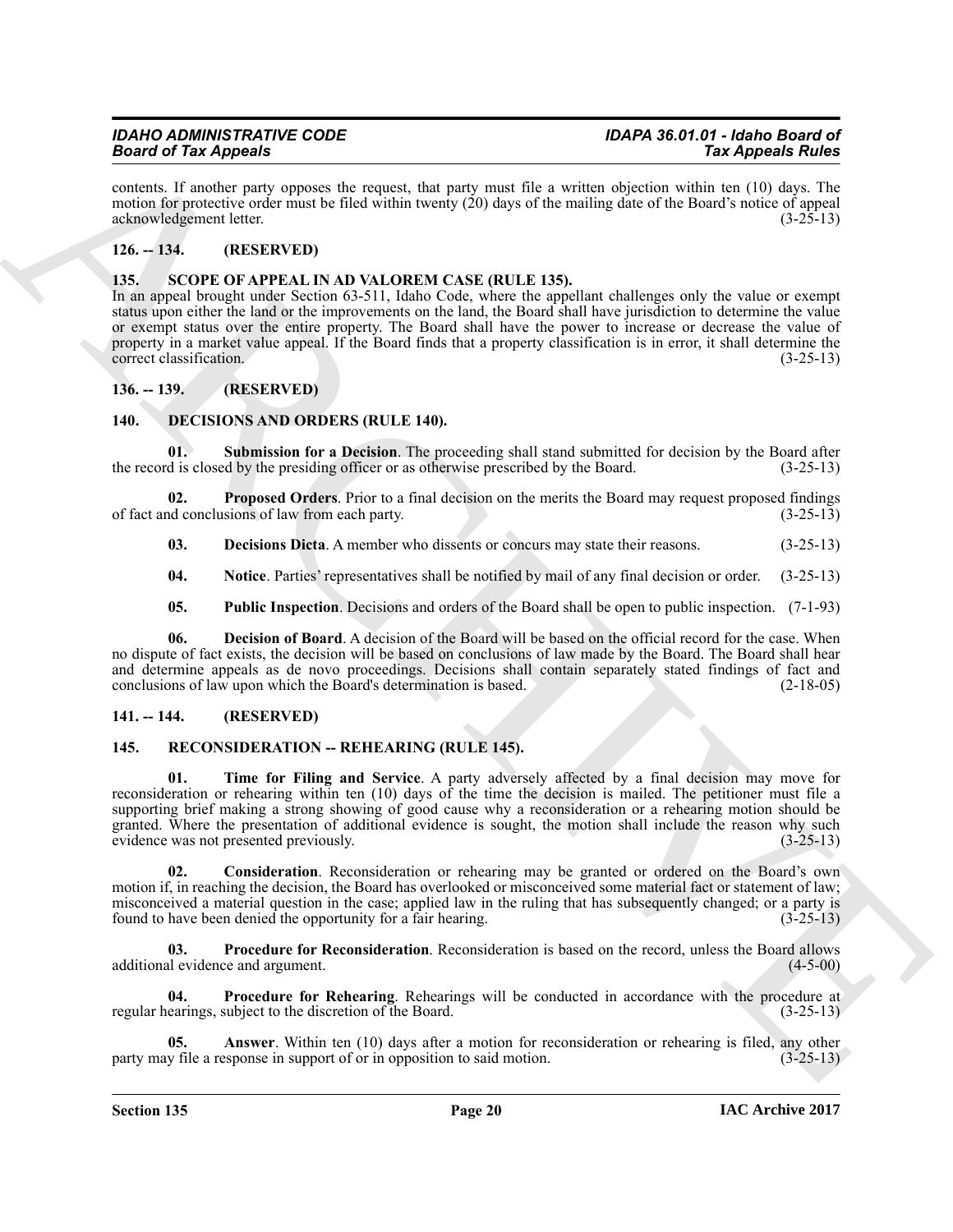<span id="page-20-10"></span><span id="page-20-9"></span><span id="page-20-8"></span><span id="page-20-7"></span><span id="page-20-6"></span><span id="page-20-5"></span><span id="page-20-4"></span><span id="page-20-3"></span><span id="page-20-2"></span><span id="page-20-1"></span><span id="page-20-0"></span>

|                                     | <b>Board of Tax Appeals</b> |                                                                                                                                                                                                                                                                                                                                                                                            | <b>Tax Appeals Rules</b> |  |
|-------------------------------------|-----------------------------|--------------------------------------------------------------------------------------------------------------------------------------------------------------------------------------------------------------------------------------------------------------------------------------------------------------------------------------------------------------------------------------------|--------------------------|--|
|                                     | 06.                         | <b>Disposition</b> . A motion for reconsideration or rehearing shall be deemed denied if, within thirty (30)<br>days from the date the petition is received by the Board, no response is made by the Board.                                                                                                                                                                                | $(3-25-13)$              |  |
| $146. - 150.$                       |                             | (RESERVED)                                                                                                                                                                                                                                                                                                                                                                                 |                          |  |
| OFFICIAL RECORD (RULE 151).<br>151. |                             |                                                                                                                                                                                                                                                                                                                                                                                            |                          |  |
|                                     | 01.                         | Content. The record shall include:                                                                                                                                                                                                                                                                                                                                                         | $(3-25-13)$              |  |
|                                     | a.                          | All notices of proceedings;                                                                                                                                                                                                                                                                                                                                                                | $(2-18-05)$              |  |
| the proceeding;                     | b.                          | All applications or claims or appeals, petitions, complaints, protests, motions, and answers filed in                                                                                                                                                                                                                                                                                      | $(2-18-05)$              |  |
|                                     | $c_{\cdot}$                 | All intermediate or interlocutory rulings;                                                                                                                                                                                                                                                                                                                                                 | $(2-18-05)$              |  |
|                                     | $\mathbf{d}$ .              | All evidence received;                                                                                                                                                                                                                                                                                                                                                                     | $(3-25-13)$              |  |
|                                     | e.                          | All offers of proof, however made;                                                                                                                                                                                                                                                                                                                                                         | $(2-18-05)$              |  |
|                                     | f.                          | All briefs, memoranda, proposed orders of the parties or of the presiding officer, statements of<br>position or support, and objections, but not discovery responses;                                                                                                                                                                                                                      | $(3-25-13)$              |  |
|                                     | g.                          | All evidentiary rulings on testimony, exhibits, or offers of proof;                                                                                                                                                                                                                                                                                                                        | $(2-18-05)$              |  |
|                                     | h.                          | All taxing authority data submitted in connection with the consideration of the proceeding;                                                                                                                                                                                                                                                                                                | $(2-18-05)$              |  |
|                                     | i.                          | A statement of matters officially noticed;                                                                                                                                                                                                                                                                                                                                                 | $(2-18-05)$              |  |
| rehearing;                          |                             | All recommended orders, preliminary orders, final orders, and orders on reconsideration or                                                                                                                                                                                                                                                                                                 | $(3-25-13)$              |  |
| and                                 | k.                          | Photocopies of all original documents unless specifically objected to by a party to the proceedings;                                                                                                                                                                                                                                                                                       | $(3-25-13)$              |  |
|                                     | l.                          | The recording or transcript specified in Rule 151.02.                                                                                                                                                                                                                                                                                                                                      | $(3-25-13)$              |  |
|                                     | 02.                         | Verbatim Record. The official recording of the hearing will be taken by means of a digital<br>recorder or other device. A party requesting a court reporter shall bear the expense of the reporter's fees. If the<br>reporter's transcript is deemed by the Board to be the official transcript, the party requesting the reporter shall furnish<br>the Board a transcript free of charge. | $(3-25-13)$              |  |
|                                     | 03.                         | Cost. A certified copy of a recording will be provided at the cost of ten dollars (\$10). A party may<br>receive one (1) copy at no charge.                                                                                                                                                                                                                                                | $(3-25-13)$              |  |
| $152. - 154.$                       |                             | (RESERVED)                                                                                                                                                                                                                                                                                                                                                                                 |                          |  |
| 155.                                |                             | <b>SUBPOENA (RULE 155).</b>                                                                                                                                                                                                                                                                                                                                                                |                          |  |
|                                     | 01.                         | Issuance of Subpoena. Upon a motion in writing, or upon the Board's own initiative without<br>motion, the Board may issue a subpoena requiring:                                                                                                                                                                                                                                            | $(3-25-13)$              |  |
|                                     | a.                          | The attendance of a witness from any place in Idaho;                                                                                                                                                                                                                                                                                                                                       | $(3-25-13)$              |  |
|                                     | b.                          | The production of documents from any place in Idaho; or                                                                                                                                                                                                                                                                                                                                    | $(3-25-13)$              |  |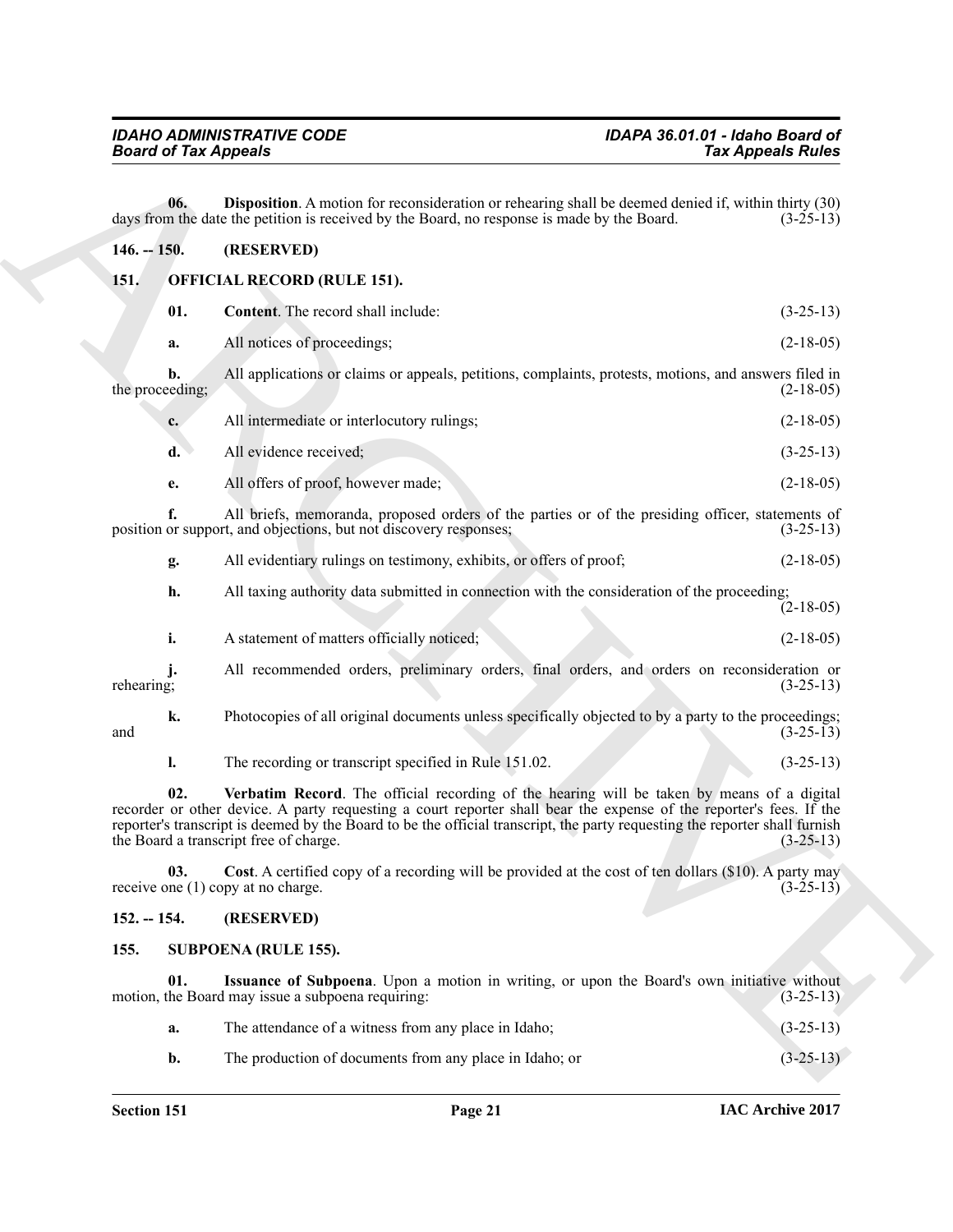<span id="page-21-5"></span>**c.** The production of any book, paper, document, or tangible thing kept within or without Idaho to any designated place of deposition or hearing for the purpose of taking testimony or examining a document before the<br>(3-25-13)  $Board.$  (3-25-13)

**Example 2** The production of the basis and the state of the production of the state of the product of the production of the state of the state of the state of the state of the state of the state of the state of the state **02. Motion Contents and Timing**. The motion shall be in writing and include a showing of relevance and the reasonable scope of the testimony or specific items sought. The motion for subpoena shall be filed at least fifteen (15) days before the date and time set forth in the subpoena, exceptions may be granted upon a showing of good cause.  $(3-25-13)$ 

<span id="page-21-7"></span>**03.** Service. Service, and the filing of the proof of such service with the Board, shall be the oility of the requesting party. (3-25-13) responsibility of the requesting party.

<span id="page-21-4"></span>**04. Fees**. A witness summoned pursuant to subpoena shall be paid by the party at whose instance they appear the same fees and mileage allowed by law to a witness in civil cases in the district court. (3-25-13)

**05. Motion to Quash**. The Board, upon motion to quash made promptly, and in any event, made before to comply with the subpoena, may:  $(3-25-13)$ the time to comply with the subpoena, may:

**a.** Quash or modify the subpoena if it is unreasonable or requires evidence not relevant to any matter or in issue; or  $(7-1-93)$ 

<span id="page-21-6"></span><span id="page-21-3"></span>**b.** Condition denial of the motion upon reasonable conditions. (3-25-13)

#### <span id="page-21-0"></span>**156. -- 164. (RESERVED)**

#### <span id="page-21-1"></span>**165. REQUEST FOR TRANSCRIPT (RULE 165).**

The party requesting a transcript shall make the arrangements for preparation of transcript and payment of the fee directly with the transcriber. The original hearing recording will remain with the Board until requested by the transcriber, or included with the official record transmitted to the district court. (3-25-13) transcriber, or included with the official record transmitted to the district court.

<span id="page-21-2"></span>**166. -- 999. (RESERVED)**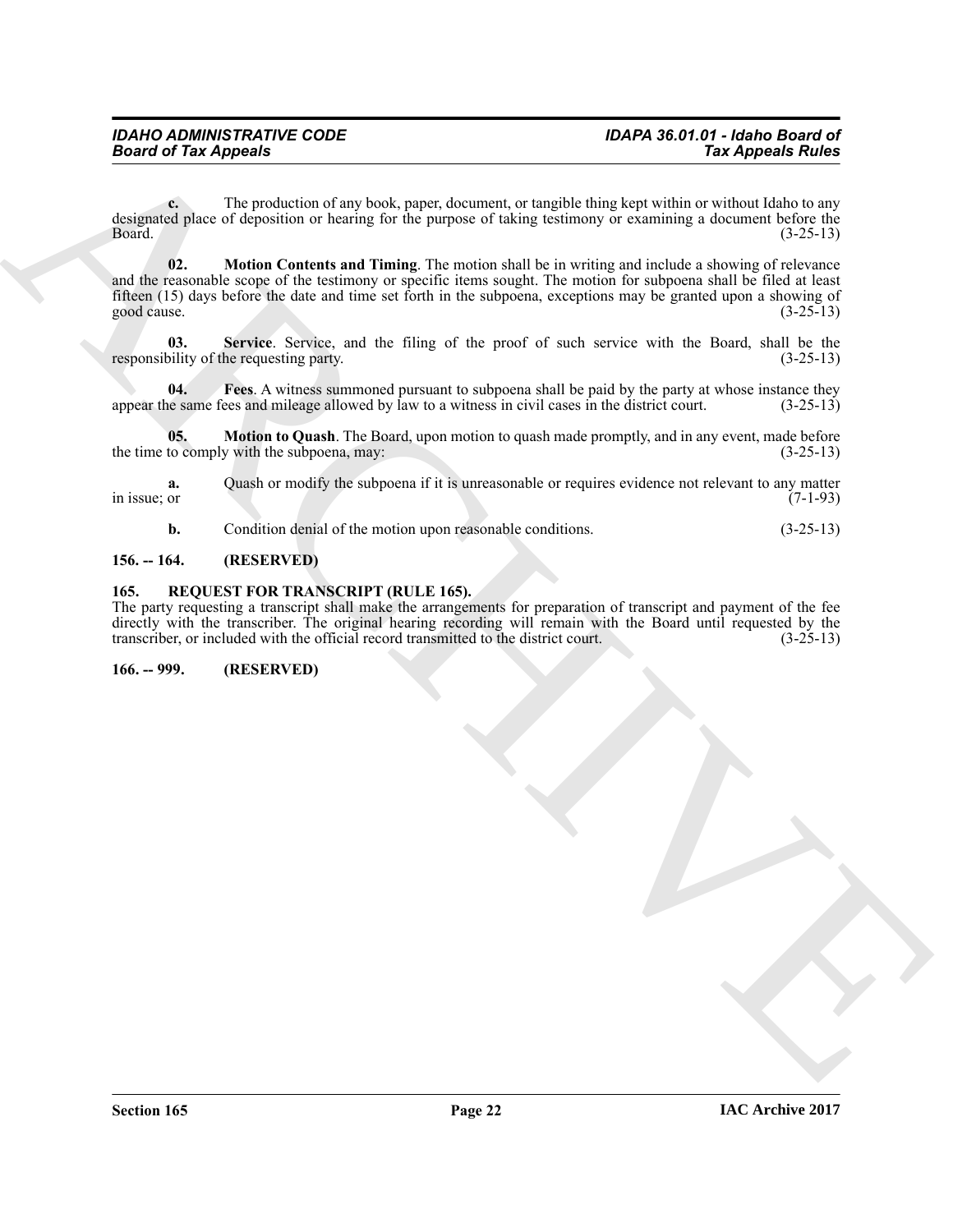# *Subject Index*

### **A**

Abbreviations 5 BOE, County Board of Equalization 5 BTA, Idaho Board of Tax Appeals 5 STC, Idaho State Tax Commission 5 Acknowledgment 8 Acknowledgment Letter 8 Defective Appeal 8 Alternative Dispute Resolution 16 Alternative Resolution 16 Confidentiality 16 Neutral 16 Amendments To Pleadings -- Withdrawal Of Pleadings 10 Answer To Appeal 8

# **B**

Briefs 12

[A](#page-4-8)[RC](#page-9-3)[H](#page-6-8)[I](#page-7-13)T[E](#page-11-13)CTURE A Company of the state of the state of the state of the state of the state of the state of the state of the state of the state of the state of the state of the state of the state of the state of the state of **C** Citation 6 BTA Format 6 IDAPA Format 6 Computation Of Time 11 Conduct 6 Confidentiality -- Protective Orders 19 Consent Agreement -- Defined -- Form & Contents 14 Additional 15 Consent Agreement Defined 14 Requirements 14 Consolidation 9 Continuance 18 Consideration 18 Continuances 18 County Auditor Requirement 8 Contents 8 Minutes<sub>9</sub>

#### **D**

Decisions & Orders 20 Decision of Board 20 Decisions Dicta 20 Notice 20 Proposed Orders 20 Public Inspection 20 Submission for a Decision 20 Defective, Insufficient Or Late Pleading 10 Definitions, IDAPA 36.01.01 4 Answer 4 Appellant 4 Board 4 Case File 4

Comparable Sales 4 De Novo 4 Ex Parte 5 Intervenor 5 Parcel 5 Party 5 Presiding Officer or Hearing Officer 5 Respondent 5 Subject Property 5 Substantive Issue 5 Discovery 12 Reciprocity – Special Case 14 Sanctions 14 Scope & Method of Discovery BOE Appeals 13 STC Appeals 13 Supplementation of Response 14 Written Permission 12

#### **E**

Enforcement 7 Ex Parte Communications 7 Permitted Ex Parte 7 Prohibited Ex Parte 7 Exhibit 19 Copies 19 Custody 19 Form 19 Marking 19 Objection 19

### **F**

Failure To Appear 15 Default or Dismissal 16 Setting Aside 16 Waiver of Appearance 16 Fair Hearing 15 Conference or Recess 15 Hearing Opportunity 15 Notice of Hearing -- Contents 15 Notice of Hearing -- Mailing 15 Purpose of Hearing 15 Setting of Hearing 15 Telephonic Hearing 15 Filing 11 Document Filing Place 11 Fax Filing 11 Number of Copies 11 Form Of Pleadings 9 Example 9 Form 9 **I**

Informal Disposition -- Settlement 16 Burden of Proof 17 Confidentiality 16 Consideration of Settlement 16

Formalizing Agreements 16 Settlement Inquiry 16 Settlement Not Binding 17 Initial Pleading - Listing Of Representatives 6 Intervention 14 Intervention of Right 14 Permissive Intervention 14

#### **L**

Liberal Construction 5

### **M**

Motions 12 Answers to Motions 12 Form & Contents 12 Oral Argument 12 Prehearing Motions 12

**N** Notice Of Appeal BOE Appeals 7 BOE Appeal 7 Filing Place 8 Separate Notice 7 Contents 7 Additional Contents 7 Appeal Filed by an Attorney or Representative 7 Basic Contents 7 Change in Address or Phone Number 7 STC Appeals 8 Amount in Dispute 8 Attachment 8 Basis 8 Objections 8 Security Deposit 8

### **O**

Official Notice 18 Official Record 21 Content 21 Cost 21 Verbatim Record 21 Open Hearings & Closed Deliberations 18 Closed Deliberations 18 Public Hearings 18 Organization 5 Election 5 Power<sub>5</sub>

## **P**

Participation By Taxing Authority 6 Prehearing Conference 11 Determination Upon Results of Conference 12 Failure to Appear 12